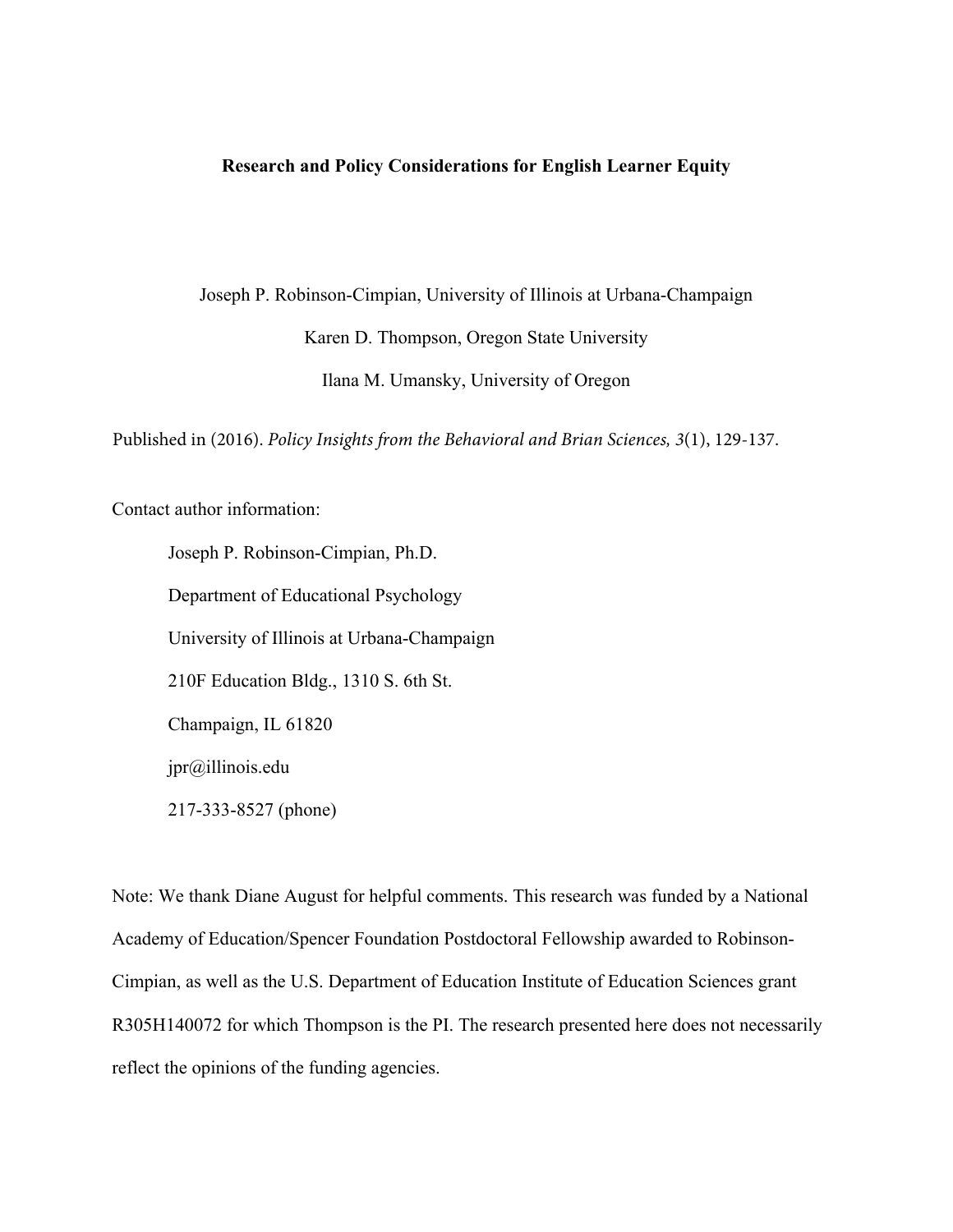### **Abstract**

English learners (ELs), students from a home where a language other than English is spoken and who are in the process of developing English proficiency themselves, represent over 10% of the US student population. Oftentimes education policies and practices create barriers for ELs to achieve access and outcomes that are equitable to those of their non-EL peers. We discuss how recent education research—often using experimental and quasi-experimental designs—provides new insights on how to evaluate EL policies, as well as how best to alter current policies to yield more equitable outcomes for ELs. Topics discussed include (1) EL classification and services, (2) language of instruction, (3) access to core content, and (4) assessments.

## **Key Points**

- Research suggests that many currently implemented education policies likely contribute to inequitable access and outcomes for English learners (ELs).
- Recent studies—often using experimental and quasi-experimental designs—suggest ways in which these policies can be altered to improve equity.
- New research suggests how policies governing EL classification, as well as the corresponding settings and services provided, can be rigorously evaluated and amended.
- Recent rigorous research on bilingual programs shows positive long-term student outcomes, particularly in dual immersion programs.
- Tracking ELs into low-level classes and supplanting academic content with English support services limit ELs' access to core curricular content.
- Because test scores can have high-stakes consequences for students, teachers, and schools, assessments for ELs must be valid and reliable.

**Tweet:** New paper suggests equitable education policies for English learner students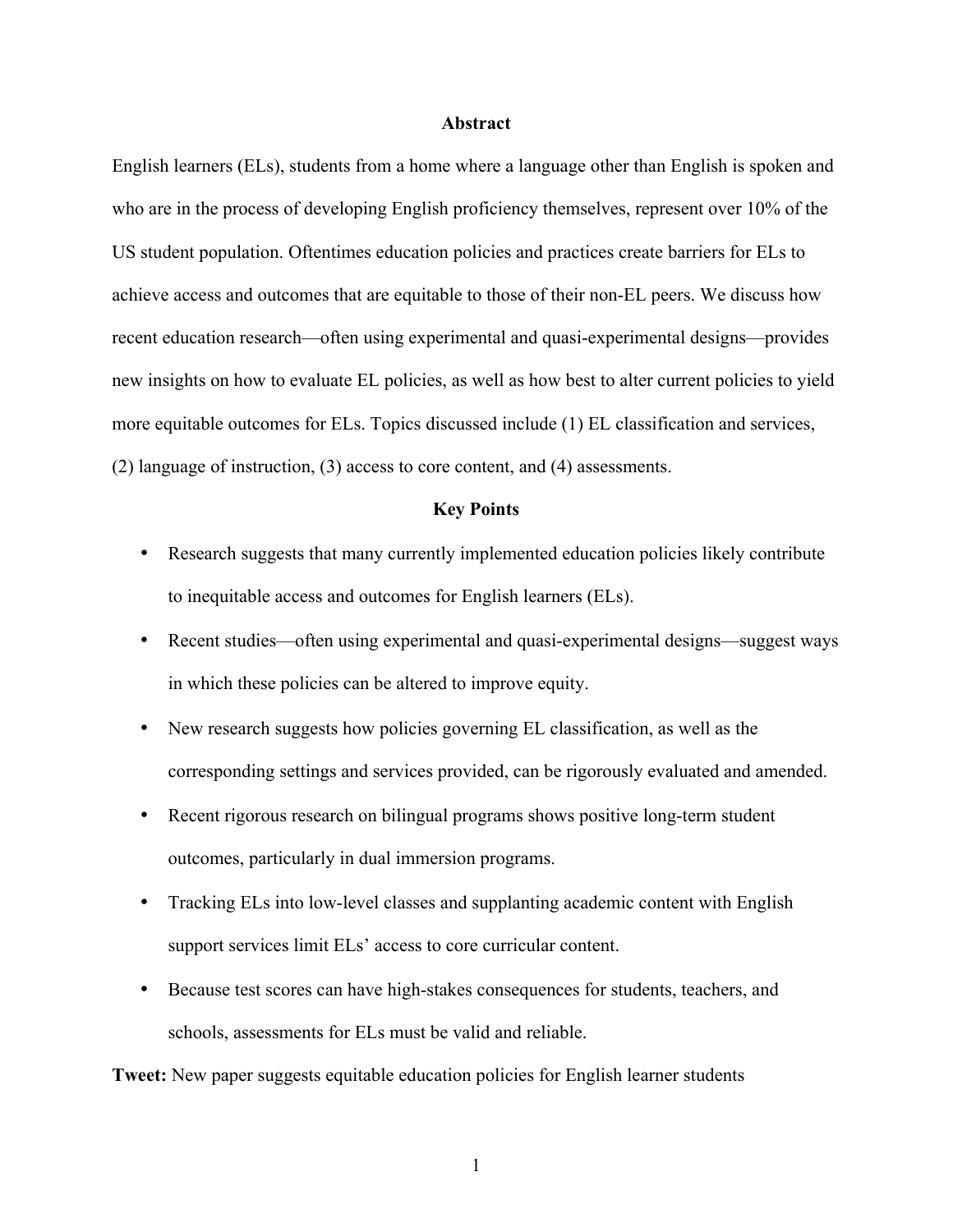#### **Research and Policy Considerations for English Learner Equity**

Currently, one in five students in U.S. public schools speak a language other than English at home (Ryan, 2013). Roughly half of these students, over four million children, are in the process of developing proficiency in English and are classified as English learners (ELs, U.S. Department of Education, 2015). Forty years ago, in the landmark case *Lau v. Nichols* (1974), the Supreme Court ruled, "[T]here is no equality of treatment merely by providing students with the same facilities, textbooks, teachers, and curriculum; for students who do not understand English are effectively foreclosed from any meaningful education." Citing Title VI of the Civil Rights Act (1964), which prohibits discrimination on the basis of "race, color, and national origin" in any federally-funded program, the Court held that school districts were obligated to take "affirmative steps" to effectively educate students acquiring English. But which "affirmative steps" best enable school systems to meet ELs' needs has long been contested.

Here we provide an overview of empirical research on four topics crucial to ensuring an equitable education for English learners: (1) policies for classifying students as ELs and reclassifying students as English proficient; (2) the use of students' primary languages for instruction; (3) access to grade-appropriate instruction in the content areas while students are in the process of acquiring English; and (4) the design of meaningful assessment and accountability systems for ELs. While other topics, such as school funding and teacher education, are also important in providing an equitable education for English learners, we focus on the four areas above because the empirical research base in these areas is the most robust. After reviewing the research in each area, we discuss policy implications.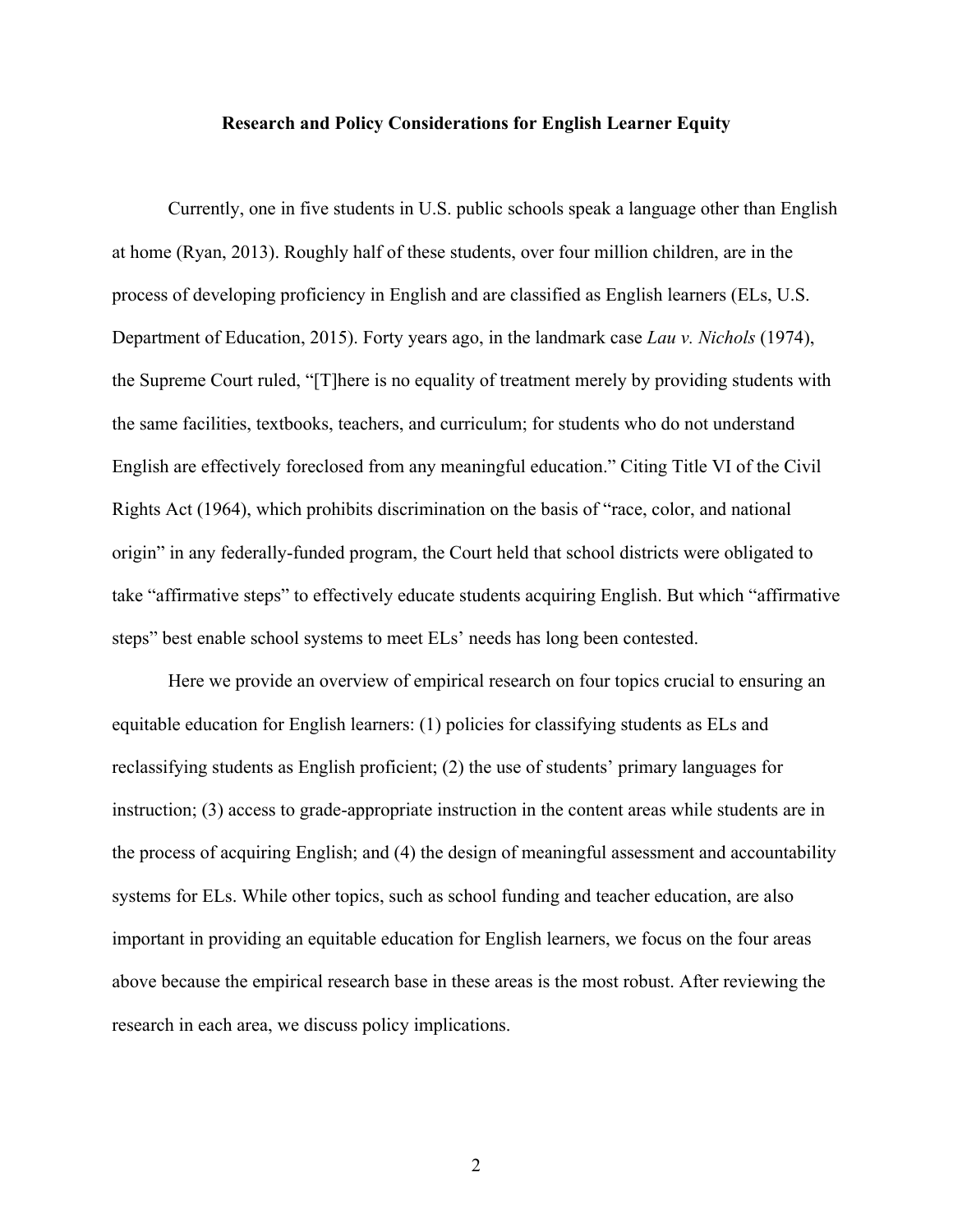#### **Classification as EL and Reclassification as English Proficient**

Determining which students should be considered ELs and which services they should receive is one of the most fundamental, yet challenging, issues for policymakers. Research on the topics of initial *classification* (as EL) and *reclassification* (as English proficient) has focused on two primary policy-relevant questions: (1) Once a student is classified as EL, *how many years* does it typically take for the student to attain English proficiency and thus be reclassified? and (2) How do policymakers establish *appropriate criteria* for initial classification and subsequent reclassification to ensure that students who need services are receiving them?

Research on the question of time to reclassification suggests that the answer rests on a number of factors, including characteristics of the student and the criteria used—but in general, attaining English proficiency takes time. A frequently cited study by Hakuta, Butler, and Witt (2000) used cross-sectional data and concluded that oral English proficiency took 2-5 years for the majority of students, while proficiency in English language arts (ELA) took about 4-7 years for most students. More recently, researchers have used survival analysis to examine time to a particular milestone with longitudinal student-level data (e.g., Conger, 2009; Thompson, 2015a; Umansky & Reardon, 2014). Although these survival analysis-based studies used similar methods, their varying conclusions illustrate how the criteria established by different districts affect the expected time horizons. For example, Conger (2009) found that, although some demographic groups took more or less time on average, the median time to attain the required level of English language proficiency in New York City was about 3 years. By contrast, the two different large urban districts in California studied by Thompson (2015a) and Umansky and Reardon (2014) required several more criteria, including a core content test of ELA and teacher evaluations. These California studies found that median time to reclassification was about 6-6.5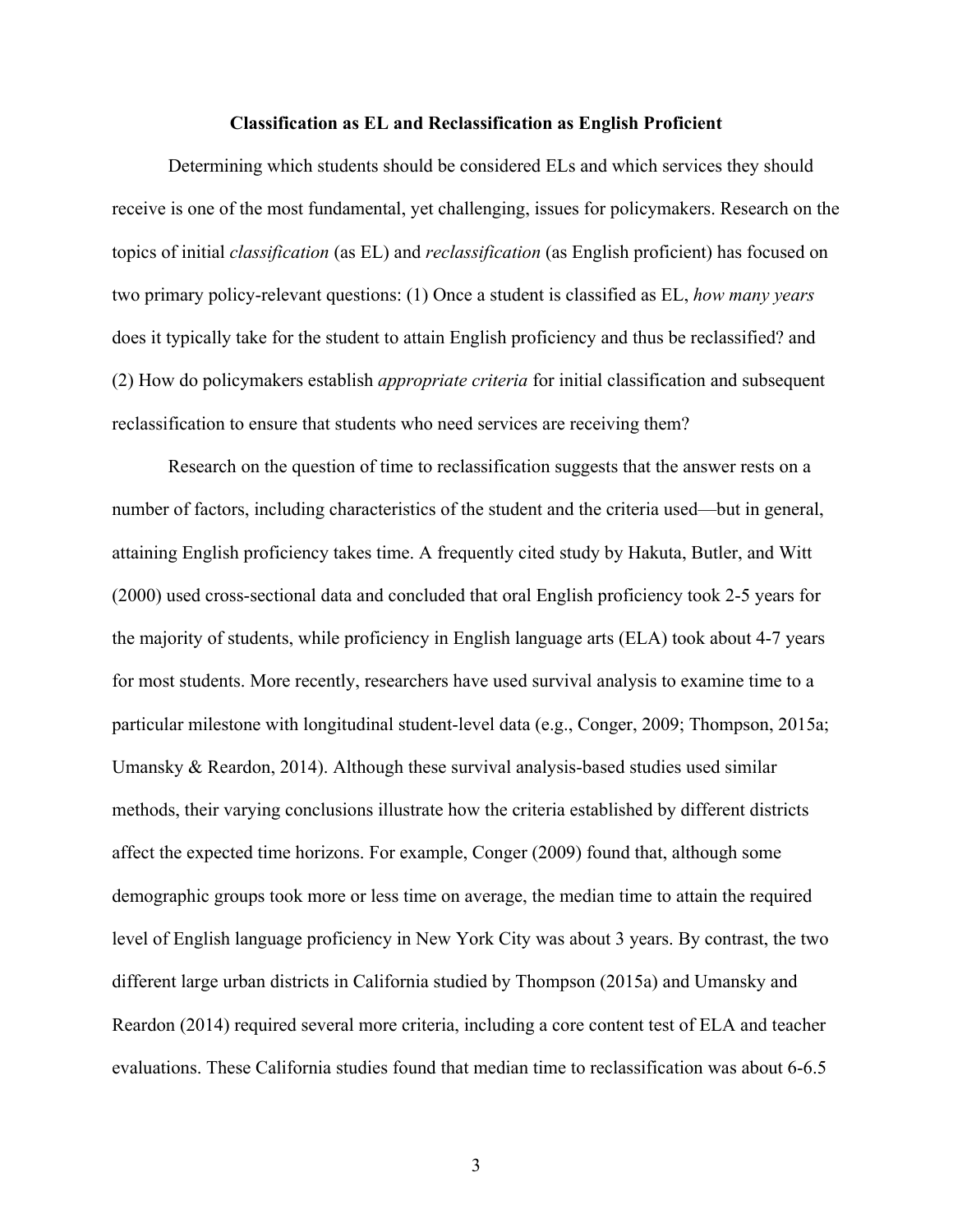years, and in each district, more than one-quarter of students were not reclassified after nine years. Taking these studies together, Hakuta et al.'s (2000) estimated timeframes remain consistent with the new research findings, suggesting that it take most students multiple years to be reclassified and that timing to reclassification varies considerably due to both individual and structural factors.

Turning now to the question of how to establish appropriate criteria for classification and reclassification, the above discussion of time to reclassification makes clear that criteria vary substantially across states and even across districts within states (Linquanti & Cook, 2015; National Research Council, 2011). However, the types of criteria used typically consist of (1) measures of English language proficiency (ELP), (2) measures of academic achievement, and (3) teacher input. A measure of ELP is the most common and basic requirement to attain English proficient status. Such criteria are in place to ascertain whether or not a given student requires ongoing English support (as an EL) or can be mainstreamed in school (as a former EL). Although we must remember that the test-developer intent for an ELP assessment is to measure the construct of ELP, not to attach interpretation to a particular test value or to create a binary category of  $EL/non-EL$  to receive different services (Haertel & Ho, in press), research suggests that ELP tests should be the primary factor in reclassification decisions (Linquanti & Cook, 2015; Umansky et al., 2015).

The academic content-area criteria for reclassification are more controversial. Most common is the inclusion of a standardized measure of ELA achievement. Less frequent is the inclusion of standardized measures of math achievement and/or grades. The main arguments for including achievement measures are to ensure (1) that a given student is academically prepared to succeed in a mainstream environment, and (2) that EL programming provides sufficient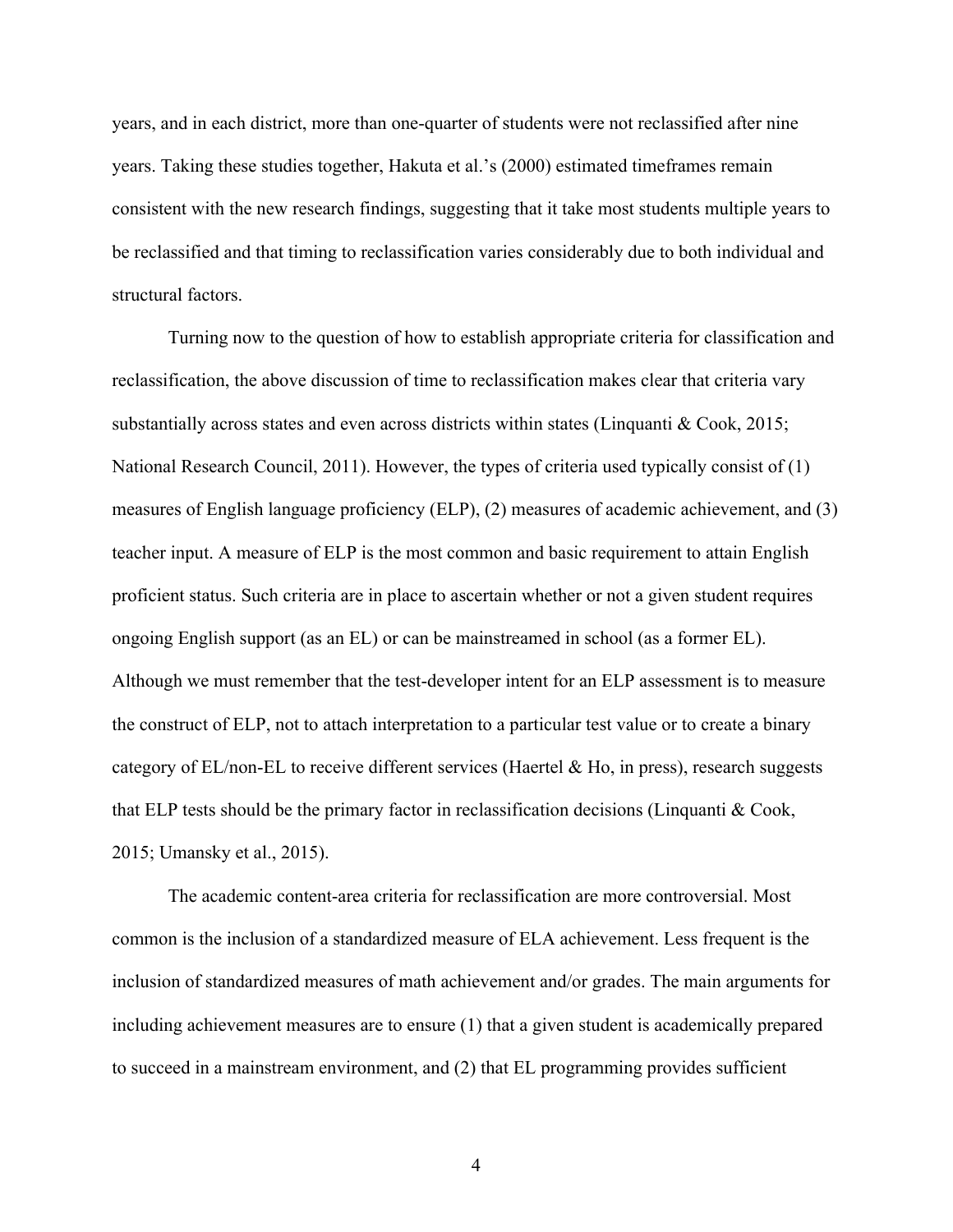academic content to EL students (Linquanti, 2001; Ragan & Lesaux, 2006). Critics counter (1) that ELs should not be required to meet academic requirements that native-English speakers need not meet in order to be in mainstream classes, (2) that EL students should not be held accountable for poor academic performance that may, in part, stem from the provision of lessthan-adequate educational opportunities as ELs, and (3) that academic assessment of ELs is plagued with validity and reliability issues (e.g., Abedi, 2004; Solórzano, 2007). Several studies also found that academic achievement measures (e.g., ELA tests) tend to take on a more prominent role in restricting reclassification eligibility at higher grade levels (Robinson, 2011; Umansky & Reardon, 2014); thus, it is often not the case that high-performing long-term ELs lack English proficiency, but rather core content tests impede reclassification.

Another important dimension of whether criteria are "appropriate" extends beyond psychometric and philosophical concerns, focusing instead on *evaluating the effects* of existing classification and reclassification criteria on subsequent achievement and graduation. Robinson (2011) argued that effects of reclassification at a test-based, policy-specified threshold suggest that there is misalignment between the services/settings provided to ELs before and after they are reclassified; and thus the ideal situation would be no effects of reclassification, which would suggest a smooth transition from EL to reclassified status. More specifically, Robinson argued that policymakers should consider the student's linguistic needs and services/settings provided to different groups of students when establishing thresholds for reclassification eligibility on tests of English proficiency. For example, if the policy sets the reclassification bar low in terms of English language proficiency, when students are still benefiting from services intended for ELs, then we would expect reclassification to have negative effects on subsequent achievement and graduation. Conversely, if the policy sets the bar too high, when English supports are not needed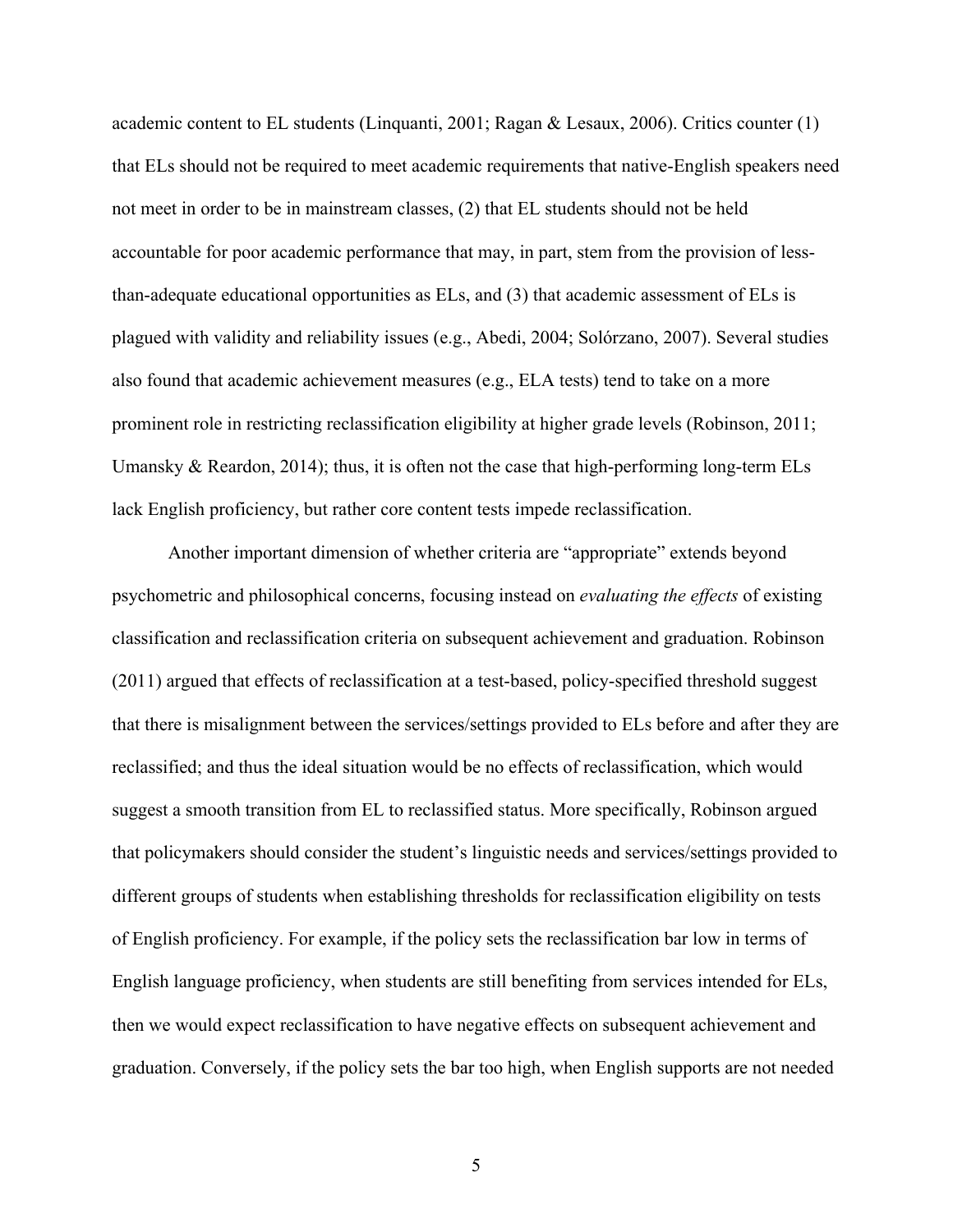and time might be better spent on other learning opportunities, then students who barely failed to meet the criteria will underperform relative to their otherwise identical peers who were reclassified. $1$ 

Using regression discontinuity designs (RDDs) to compare the outcomes of students who just barely met or failed to meet the reclassification criteria, researchers have provided the most rigorous evidence to date on the effects of reclassification policies (e.g., Robinson, 2011). These RDD studies compare the outcomes of nearly identical sets of students who receive different treatments, thereby removing selection bias from the estimated effects of reclassification. More recent work has demonstrated that, when there is evidence of misalignment in services at the policy threshold, policymakers can *shift the threshold* in the appropriate direction to produce the more desirable outcome of smooth transitions (Robinson-Cimpian & Thompson, in press). But shifting the threshold is not the only way to alter reclassification effects—educators can work with existing thresholds, and instead realign instructional services. Ongoing work with one state education agency has used multi-site RDDs to identify effects of reclassification at both the state level and district level to assess (1) whether the state threshold is appropriate on average and (2) whether it works well in all district contexts. This research suggests that, even at the *same* statespecified threshold, the effects of reclassification can vary widely across districts (Robinson-Cimpian, Thompson, & Makowski, revision under review). The above studies have all examined

 $<sup>1</sup>$  This example illustrates how language proficiency can interact with the policy threshold to</sup> produce academic disruptions. However, language proficiency is not the only reason why some ELs may do poorly once reclassified. If students did not have the opportunity to build foundational content knowledge while classified as ELs, they may struggle in content-area courses after reclassification. Importantly, the RDD methods described in this section help to identify if there is evidence of misalignment between the services/settings provided to students at the policy threshold, but they do not identify the misalignment source (e.g., language demands, access to core content). Follow-up RDDs or in-depth qualitative analysis may help to identify these sources (Robinson-Cimpian et al., revision under review).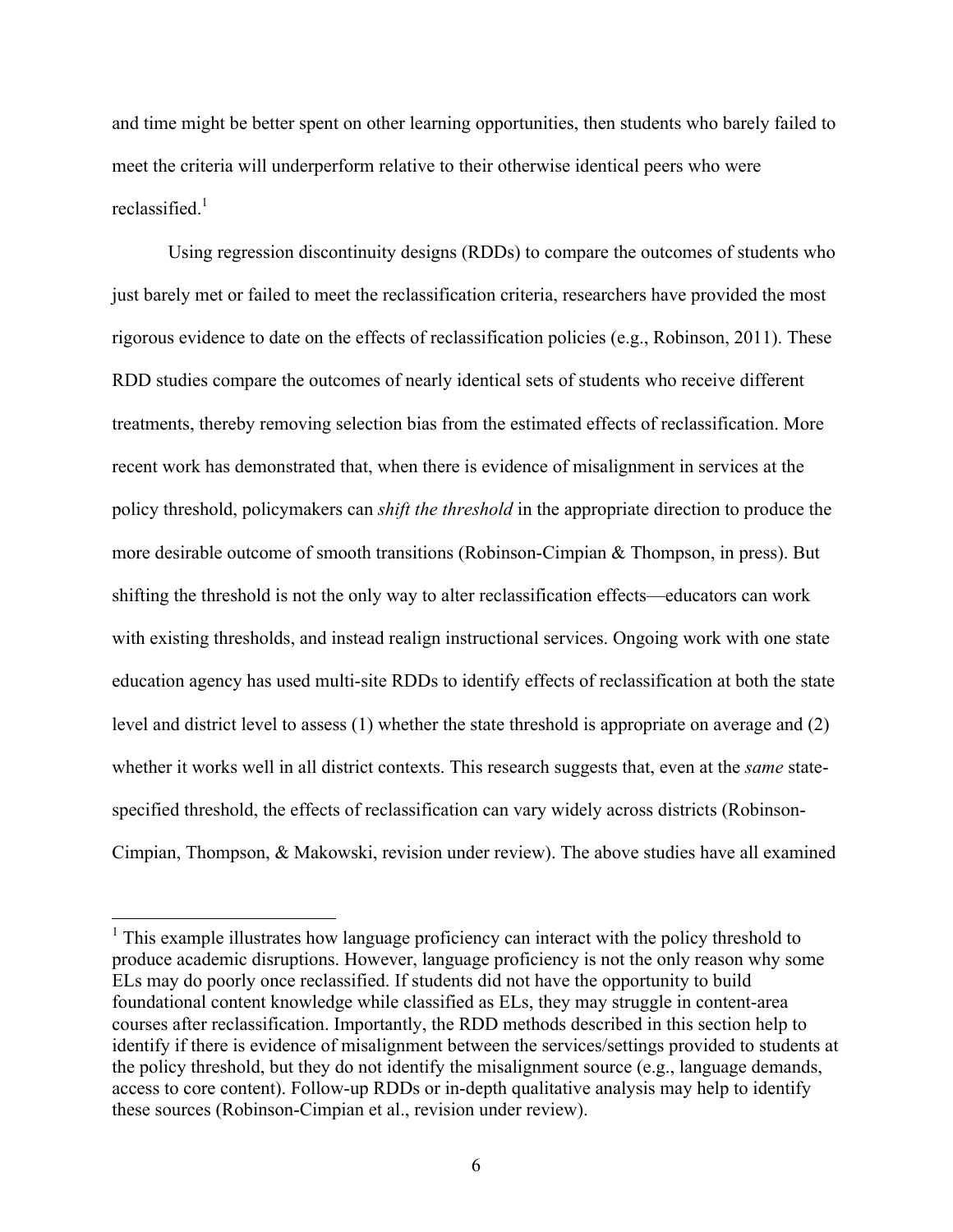the effects of reclassification, but emerging research is examining the effects of initial classification as EL (Umansky, 2013).

The collection of RDD studies on reclassification effects suggest that (1) by setting testbased thresholds, policymakers have tremendous influence over when a student is reclassified; (2) given the services available in a district, a misplaced threshold can lead to substantial negative effects on achievement, course-taking, and graduation, for either the students who remain ELs or those who are reclassified; (3) policymakers can shift the thresholds to change the effects of reclassification; and (4) even at the same threshold, different districts can have different effects depending on their unique set of services and circumstances.

## *Research-based Policy Recommendations Regarding (Re)classification*

- Recognize that students vary in the time required to reach English proficiency, but that most research suggests the average time to proficiency is between 4 to 7 years.
- Avoid setting a pre-determined maximum number of years for receiving EL services.
- When making classification and reclassification decisions, emphasize more constructrelevant factors (e.g., English language proficiency scores) and deemphasize less relevant ones (e.g., academic test scores).
- Understand that reclassification can have effects on subsequent student outcomes.
- Do not assume that schools or districts with higher reclassification rates are necessarily serving students better—in fact, they may be removing beneficial services too soon, and in turn, causing lower graduation rates.
- Evaluate criteria used in reclassification decisions. Use rigorous RDDs for these evaluations whenever possible, then follow-up with districts identified as reclassifying students too soon or too late given the services/settings available.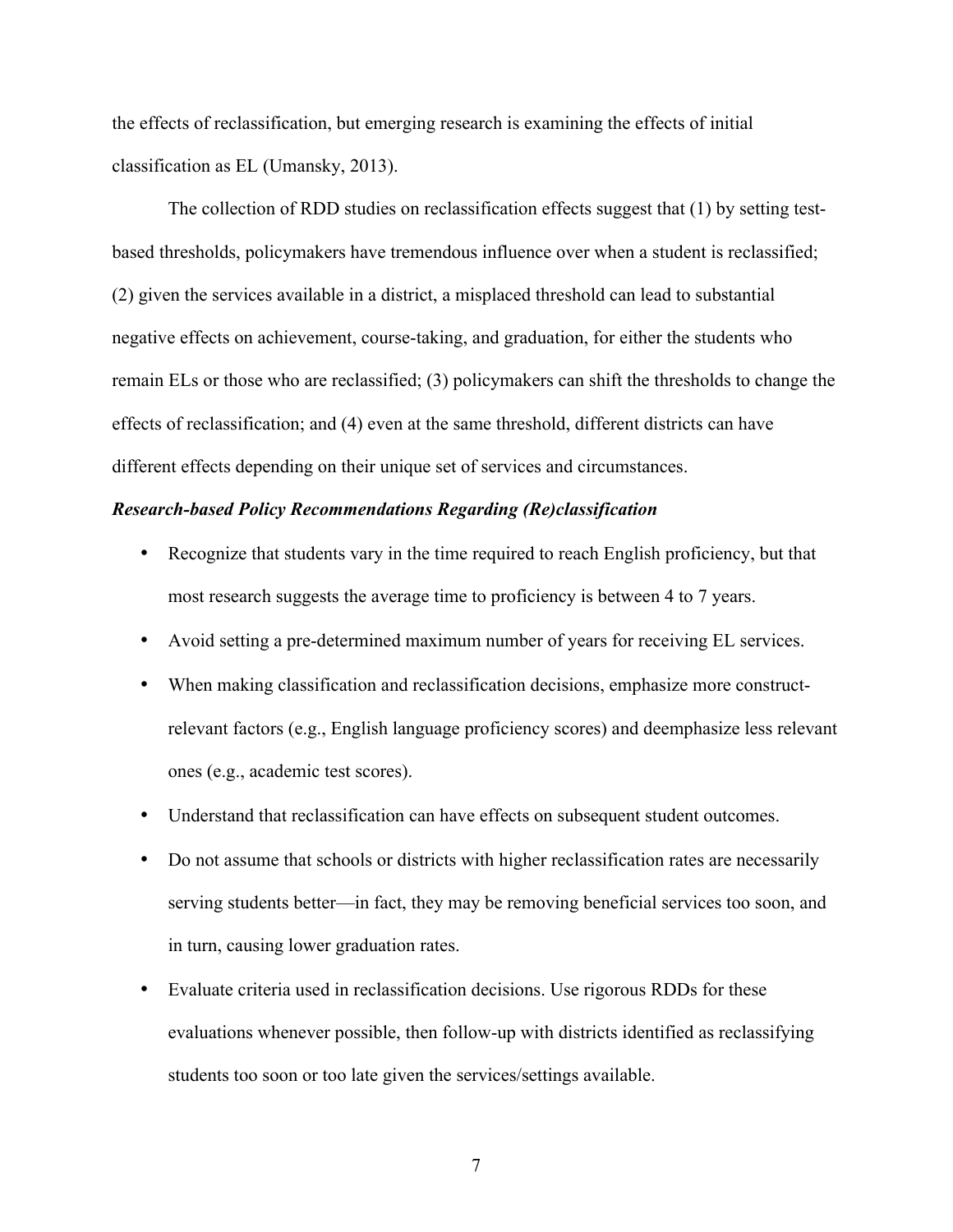• Adjust reclassification thresholds/criteria, realign services, and provide additional supports to struggling schools and districts accordingly.

### **Language of Instruction**

Perhaps the most heated debate in EL policy has been whether and to what extent students' primary languages should be used for instruction. Proponents of English-only models suggest that if students are exposed to more English, they will learn English more quickly (e.g., Rossell & Baker, 1996). These arguments undergird the restrictive language policies enacted by several states, which prohibit the use of languages other than English for instruction (Gándara  $\&$ Hopkins, 2010). On the other hand, proponents of bilingual education assert that by learning academic content in their primary language while simultaneously developing English proficiency, students will be able to understand content-area instruction and ultimately transfer skills and knowledge from their primary language to English (e.g., Cummins, 2000).

On balance, the vast literature on this question suggests that in the medium to long-term bilingual programs have, at best, moderate positive effects, and at worst, no negative effects on students' acquisition of English and on their content-area achievement in English. Five metaanalyses conducted over the past 30 years all concluded that bilingual programs had significant small to moderate positive effects on outcomes in English, including English proficiency, English language arts, and math (August & Shanahan, 2006; Greene, 1997; Rolstad, Mahoney, & Glass, 2005; Slavin & Cheung, 2005; Willig, 1985). A separate meta-analysis conducted by Rossell & Baker (1996) came to the conclusion that bilingual programs had negative effects on student outcomes, but Greene (1997) demonstrated a variety of problems with the inclusion criteria for this meta-analysis. When considering only studies using experimental methods,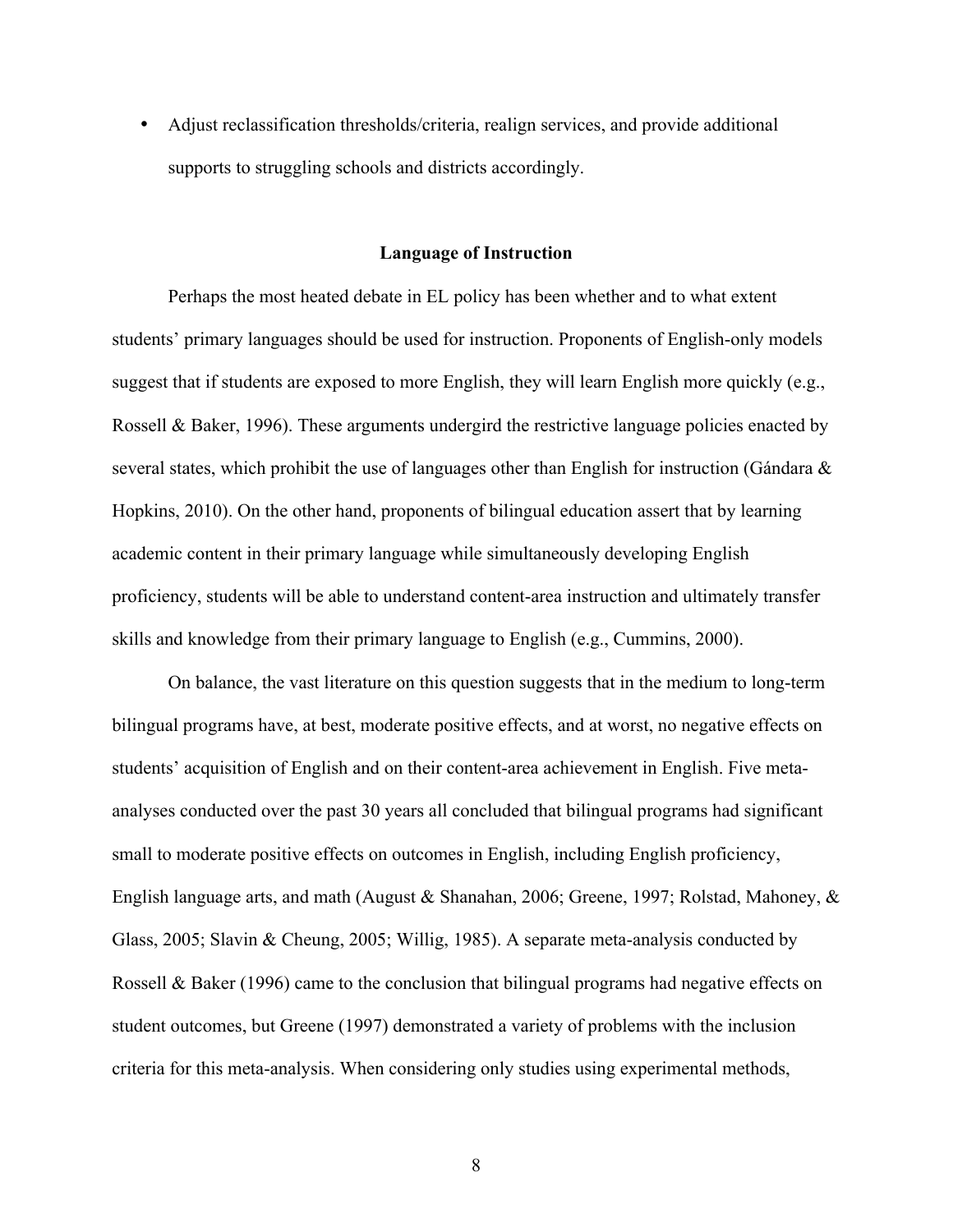bilingual education showed positive effects of approximately 0.3 SDs on English language outcomes (Greene, 1997; Slavin et al., 2005).

Four studies that occurred too recently to be included in these meta-analyses provide important additional information about whether and to what extent ELs' primary languages should be used for instruction. Slavin and colleagues (2011) conducted a randomized controlled trial in which students were enrolled in either a transitional bilingual program or an English immersion program. While students in the English immersion setting scored higher on English reading assessments in the primary grades, by fourth grade, there were no significant differences on these assessments for the students in the two programs.

In two other studies, researchers also found initial advantages on outcome measures in English for ELs in English-only programs. However, these two studies were able to analyze student outcomes over a longer period of time, and found that at the secondary level, ELs in bilingual programs ultimately outperformed their peers who received English-only instruction (Umansky & Reardon, 2014; Valentino & Reardon, 2015). In the first of these studies, Umansky and Reardon (2014) analyzed the time necessary for Latino ELs to be reclassified as fully English proficient when enrolled in English-only instruction or three different types of bilingual programs. They found that students in English-only instruction were initially more likely to reach English proficiency, but by high school, students in bilingual programs had surpassed this group in English proficiency likelihood. In the second study, Valentino and Reardon (2015) used growth models to compare ELs' performance in ELA and math through middle school. Similarly, they found that ELs in bilingual programs had lower ELA and math scores in early elementary school than ELs receiving English-only instruction, but test score growth rates of ELs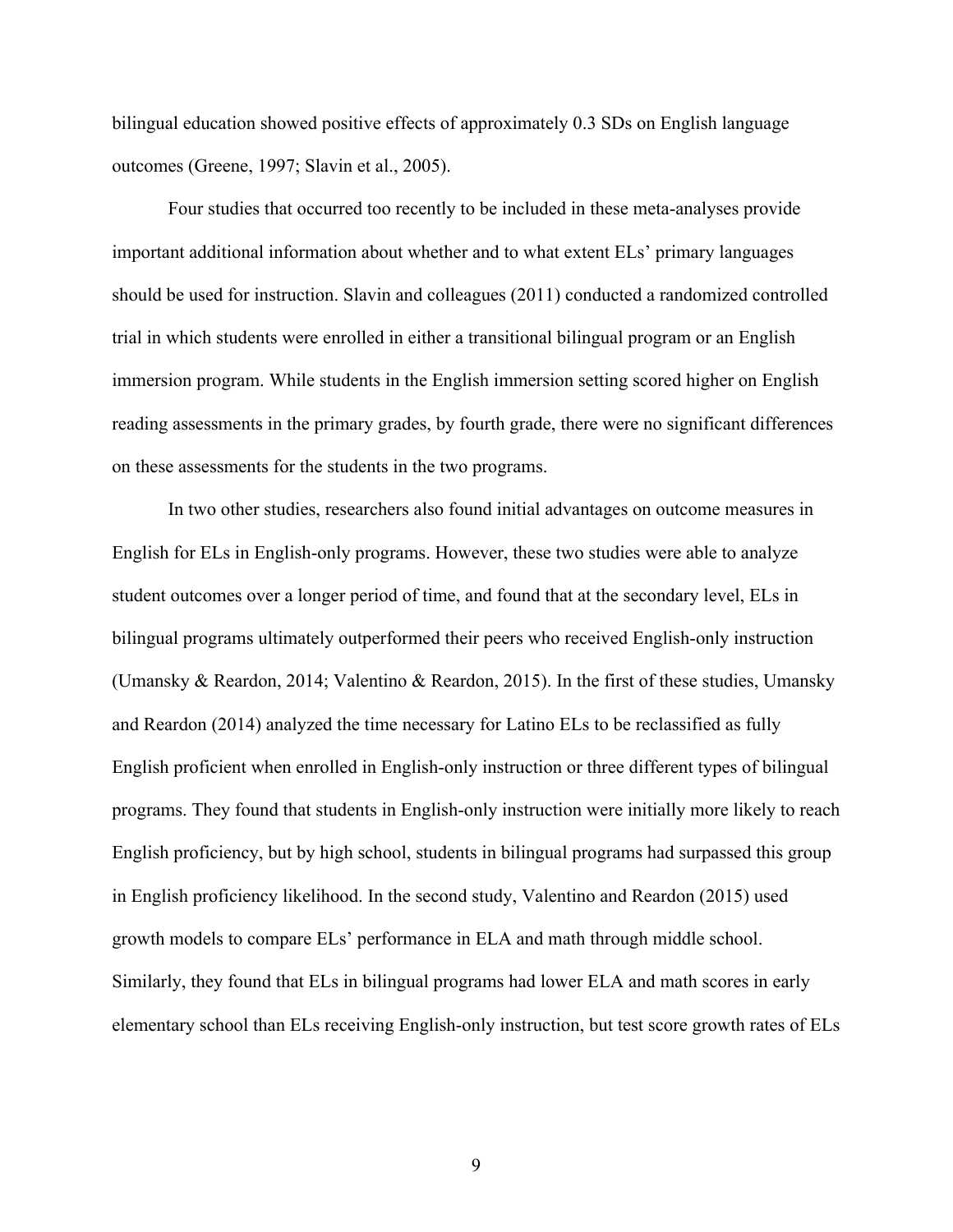in bilingual programs, particularly dual immersion programs<sup>2</sup>, exceeded growth rates for ELs in English-only classrooms. This led to better long-term outcomes for ELs in bilingual programs, though results varied somewhat by subject, ethnicity, and type of bilingual program. While these two studies are not experimental, they use a rich set of controls, including demographic characteristics, students' initial English proficiency, school-level fixed effects, and parents' preferences for school and program type.

Finally, a recent large-scale quasi-experimental study analyzes the causal effect of dual immersion programs on outcomes for ELs and native English speakers using data from Portland, Oregon, which uses a lottery to assign students to immersion programs (Steele et al., 2015). Findings from this study show significant positive effects of dual immersion on English reading outcomes for both ELs and native English speakers, ranging from 0.13 standard deviations in 5th grade to 0.22 standard deviations in  $8<sup>th</sup>$  grade. By middle school, ELs in immersion programs are significantly more likely to be reclassified as English proficient than their peers who applied for but did not win slots in immersion programs, and this effect is stronger for ELs whose native language matches the partner language used in the immersion program (i.e., for Spanishspeaking ELs enrolled in Spanish-English dual immersion programs). Students winning slots in immersion programs have scores on math and science assessments administered in English that are not statistically distinguishable from their peers in English-only classrooms even though students in immersion program receive math and science instruction at least partially in the partner (non-English) language through fifth grade. Given the promise of dual language immersion programs several states including New York and Oregon are currently funding their expansion (Manning, 2014; Harris, 2015).

 $<sup>2</sup>$  Dual immersion programs enroll both ELs and native English speakers, with the goal of</sup> developing bilingualism and biliteracy for all students.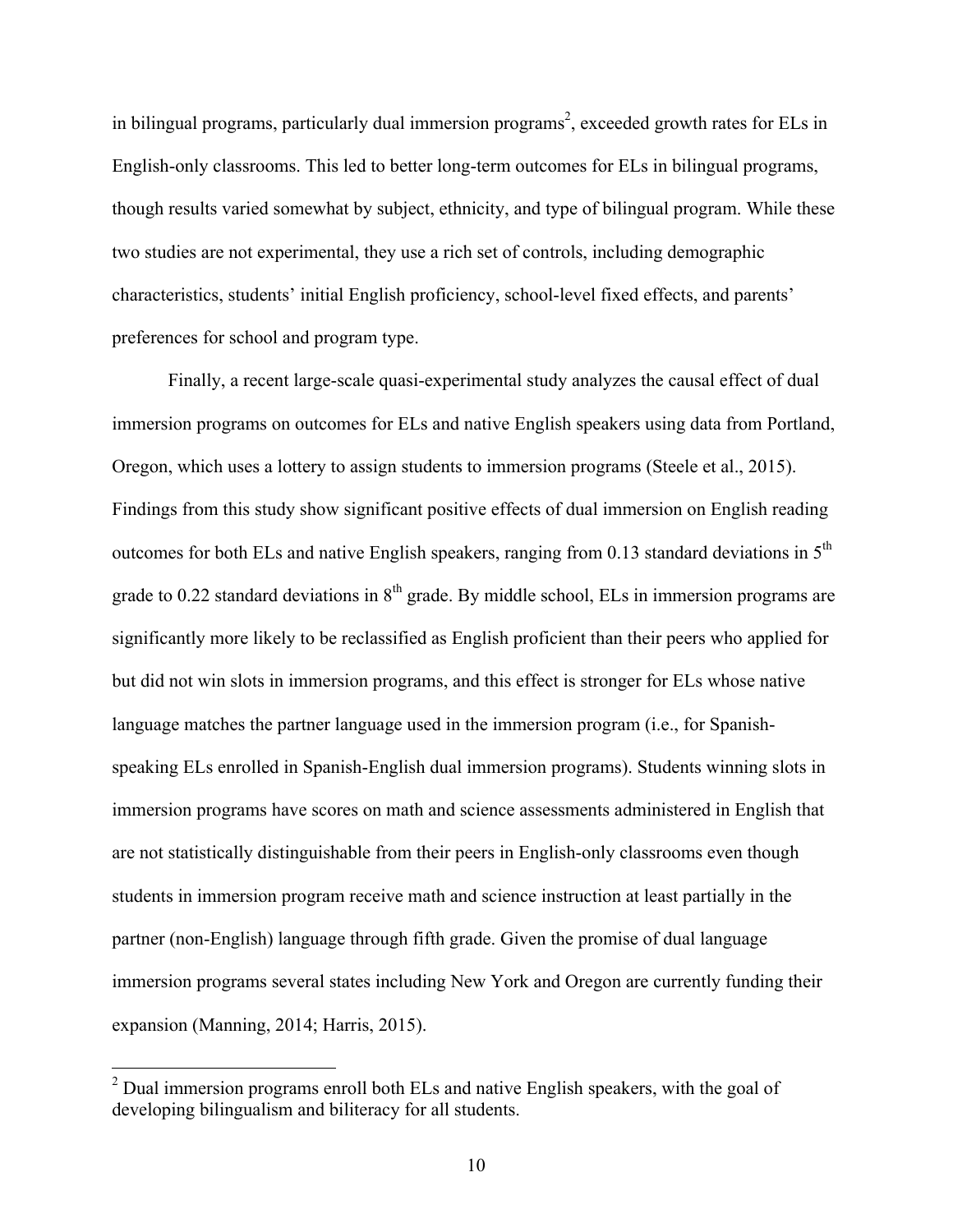While bilingual programs' effects on outcomes in English are important, it is also useful to consider other outcomes. Not surprisingly, research shows that students in bilingual programs have significantly higher outcomes on assessments given in the partner languages used in bilingual programs than students in English-only programs do (Barnett et al., 2007; Greene, 1997). These positive outcomes on assessments in other languages are important in light of recent studies demonstrating that full bilingualism is associated with a variety of positive longterm outcomes. For example, bilingualism is associated with lower dropout rates, higher earnings, and higher educational attainment (Callahan & Gandára, 2014). Additional experimental research has shown that bilingualism produces a variety of cognitive health benefits, including stronger executive function and lower incidences of Alzheimer's (Adesope, Lavin, Thompson, & Ungerleider, 2010; Craik, Bialystok, & Freedman, 2010).

#### *Research-based Policy Recommendations Regarding Language of Instruction*

- Eliminate restrictive language policies currently in place in several states, which prohibit the use of languages other than English for instruction.
- Given the particular promise of dual immersion programs, consider incentivizing the development and/or expansion of dual immersion programs.
- Ensure that evaluations of bilingual programs consider long-term student outcomes, at least past elementary school, to avoid drawing inaccurate conclusions about program effectiveness.

#### **English Learners' Access to Core Content**

Access to core content lies at the heart of federal law concerning the education of English learner students. Law and regulation regarding the education of ELs are framed around ELs'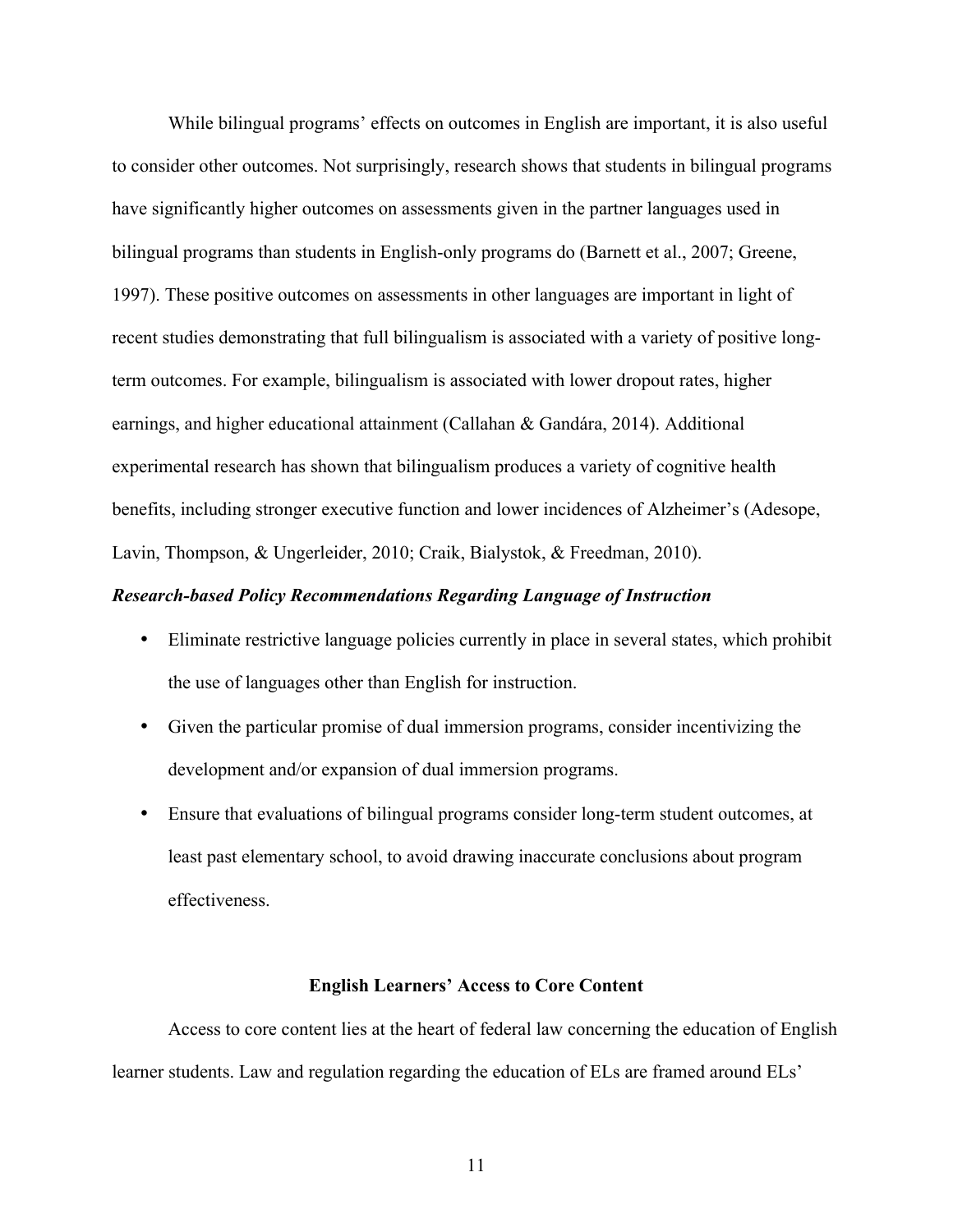twin rights: to support learning English, and to accessible grade-level core content. Yet ensuring students' right to equitable and full access to core content has proved elusive. Research identifies four main ways in which access to core content is frequently limited for ELs: (1) English-only instruction without appropriate accommodations, (2) weak and/or slow-paced curriculum in separated classes for ELs, (3) tracking into low-track (low-level) classes, and (4) exclusion from core subject area classes.

*English-only instruction without appropriate accommodations*. Despite the *Lau v. Nichols* ruling that English-only instruction without accommodations effectively bars ELs from access to content, ELs continue, at times, to be placed into just such classrooms. Teachers widely state that they feel insufficiently prepared to work with their EL students (Gándara, Maxwell-Jolly, & Driscoll, 2005). Furthermore, research suggests that the "sink or swim" placement of EL students may be more acute in some core subject areas, like math (Hopkins, Lowenhaupt, & Sweet, 2015). The frequency of this practice also varies considerably by school and district. When it occurs, however, it severely limits ELs' ability to access and learn content, particularly among ELs with low levels of English proficiency.

*Weak and/or slow-paced curriculum in separated classes for ELs*. English learners are often placed into classrooms (at the elementary school level) and core content area classes (at the middle and high school levels) that enroll only or primarily other EL students. The purpose of this placement is to ensure that ELs are in classes that use pedagogical practices that are accessible to ELs. Yet often these classes offer diminished, slower-paced, and/or less rigorous content (Dabach, 2014; Harklau, 1994). Teachers struggle to provide grade-level core content instruction in English to students who are not English proficient (Gándara et al., 2005). Teachers may also have lower expectations of their EL students resulting in inferior instruction and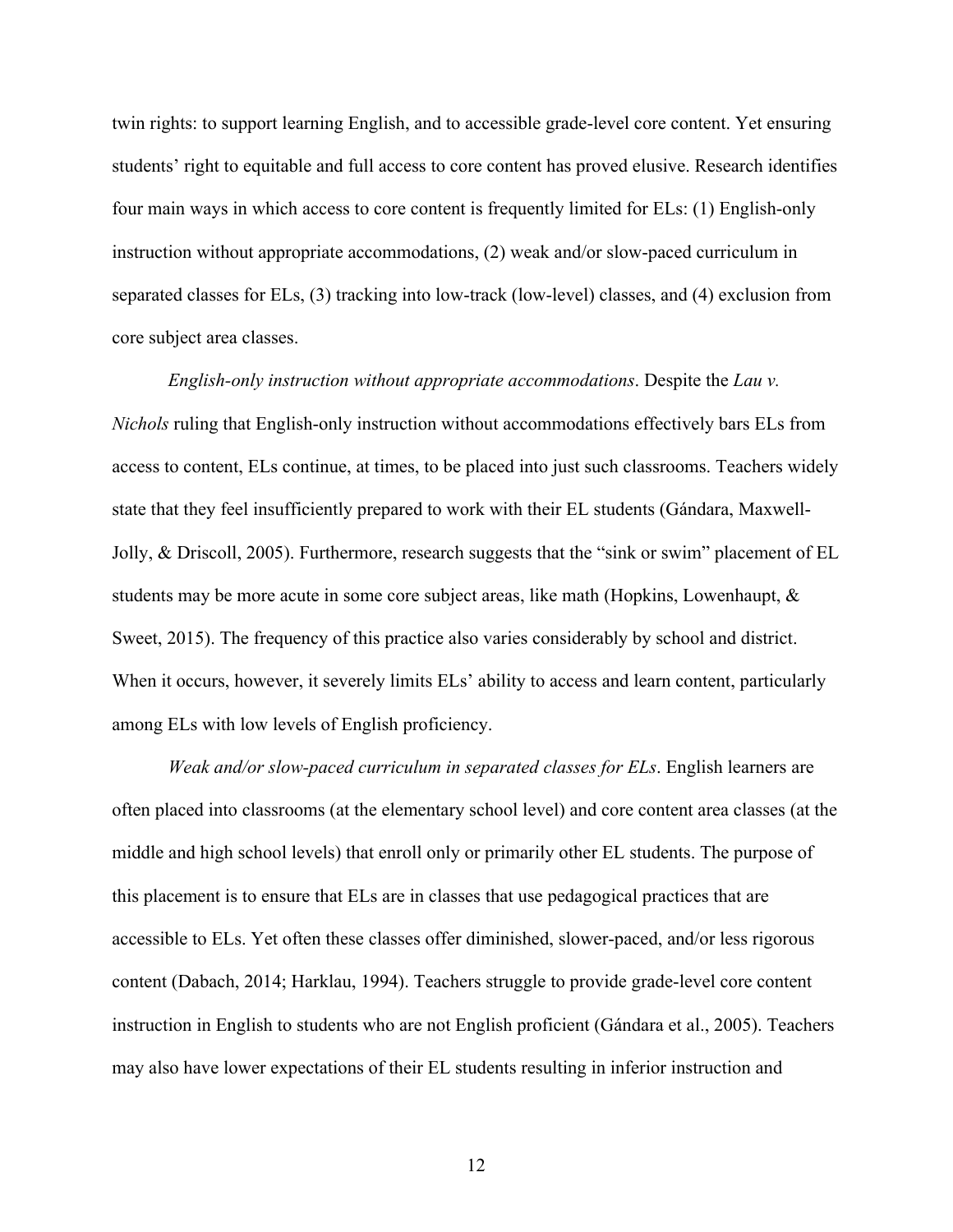content-coverage (Blanchard & Muller, 2015; García-Nevarez, Stafford, & Arias, 2005). In addition, EL-specific classes tend to be taught by less-qualified and less experienced teachers (Dabach, 2015; Gándara, Rumberger, Maxwell-Jolly, & Callahan, 2003). Finally, EL students in these classes have little exposure to English-speaking peers and meaningful content-based dialogue in English, key to English acquisition (Dabach, 2014). Isolation in these classes with inferior content directly influences students' opportunity to learn, and it also often generates social stigma toward English learners (Thompson, In Press).

*Tracking into low-track classes*. ELs tend to be over-represented in remedial and lowtrack classes and under-represented in advanced placement, honors, and other upper-track classes compared to their English proficient peers. In addition, ELs are more likely to be in slower versus accelerated course sequences, such as math course sequences in middle and high school (Thompson, 2015). Part of this disproportionality is due to ELs' lower average academic performance, which results in placement into lower-track classes. English learners may have lower academic outcomes for a host of reasons. One reason is limited understanding of material taught in English without sufficient modifications. Indeed, this is one of the main rationales for bilingual instruction; students are less likely to fall behind academically if they have access to content area instruction in a language they understand while they are acquiring English.

Some of the disproportionality in course placement, however, is a direct result of classification as an English learner (Umansky, 2014). For example, EL-classified students may be ineligible for advanced or grade-level classes and even reclassified students (former ELs) may be automatically routed into remedial level courses (Kanno & Kangas, 2014). This is problematic because lower-track classes have been shown to offer less exposure to content, and to employ more passive and rote pedagogical practices (Oakes, 2005). While providing rigorous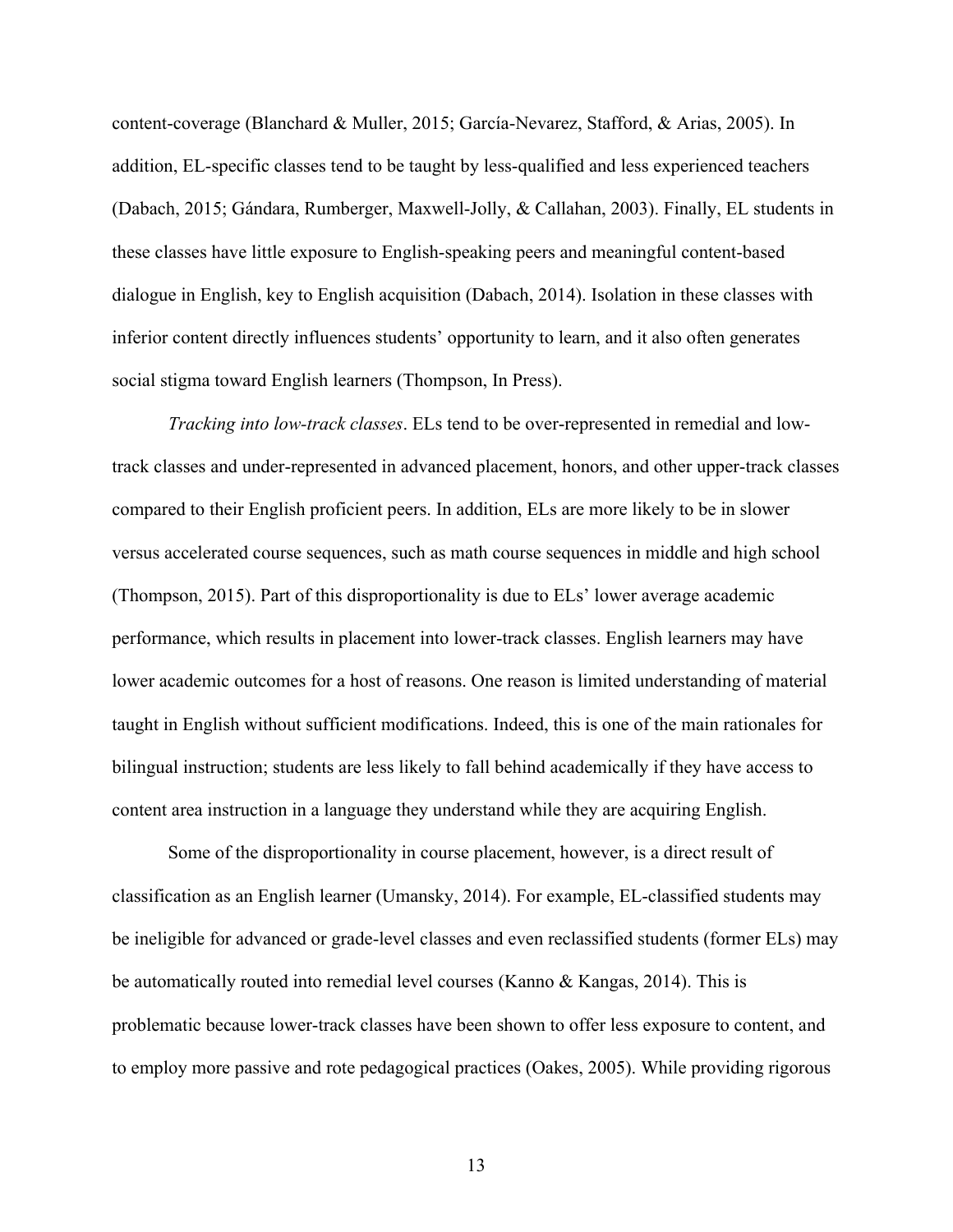core content, such as high-track math courses, in ways that allow ELs access to the material can be a technical challenge, particularly for newcomer students, case studies of particular schools and programs offer examples of how this can be possible. For example, a group of California high schools successfully used online math and science curriculum in Spanish with newcomer students, enabling students to learn grade-level content in their primary language while they learned English during other parts of the school day (Hopkins, Martinez-Wenzl, Aldana, & Gándara, 2013).

*Exclusion from core subject area classes*. There is wide variation in course placement practices for ELs by school and district (Estrada, 2014). In some cases, ELs have full access to core content instruction and in others, their EL status prevents or limits enrollment in core courses (Callahan, 2005; Callahan, Wilkinson, & Muller, 2010). For example Arizona's policy to place ELs in four hours of daily English language development (ELD) instruction severely limits the amount of time students can be exposed to academic content (Lillie, Markos, Arias, & Wiley, 2012). Even in states and districts with far less extreme English language instruction policies, daily ELD classes often crowd out or replace core content area classes and instruction, especially English language arts. In middle school, evidence from one school district in California shows that on average over one third of EL students are not enrolled in a full course load in any given semester (Umansky, 2014). Exclusion from core instruction and core subject areas can severely curtail students' ability to meet graduation and post-secondary enrollment requirements, and can slow students' progression through school.

#### *Research-based Policy Recommendations Regarding Core-Content Access*

• Provide more guidance, monitoring and accountability to ensure that ELs are provided with equitable access to core content, including college-track and advanced level courses.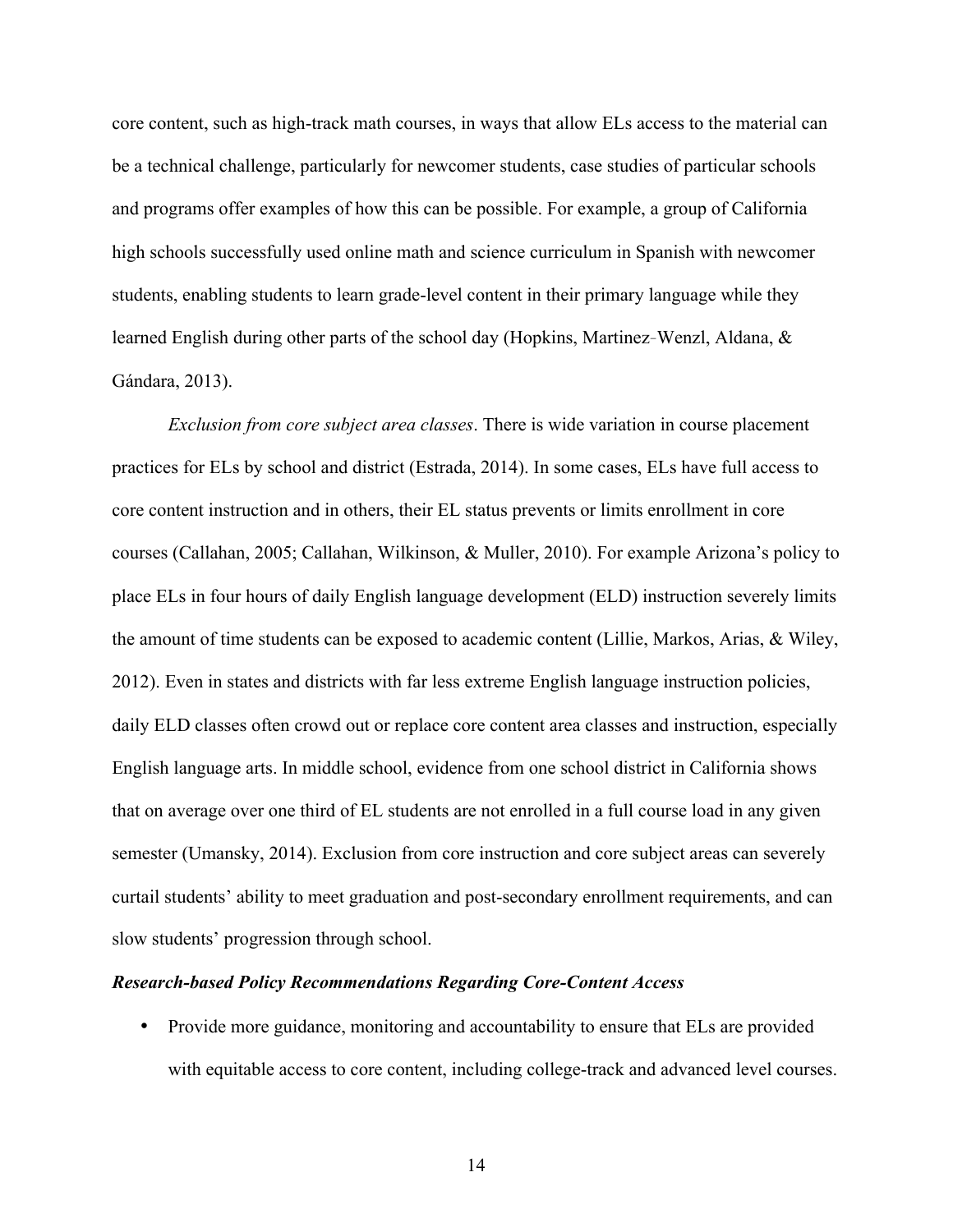- Provide support and evaluate efforts to avoid crowding out of academic access by English language instruction. Two possibilities that require more evaluation are extending the school day/year for ELs and integrating language and content instruction into the same classes.
- When possible, consider making core content instruction available in students' primary languages while students are in the process of learning English, particularly for newcomer students.
- Provide targeted professional development on ways to provide grade-level content to students who are acquiring English proficiency both in separated EL classes and in mainstream classes.
- Learn from districts and schools that have implemented models enabling ELs to enroll in full course loads and college-track courses.

#### **Assessments and Accountability for EL Students**

In accordance with federal law under *No Child Left Behind* (NCLB; 2002), all students in grades 3-8 must be assessed annually in ELA and math. In addition to meeting "adequate yearly progress" for the population of students in a school, the law stipulates that annual growth targets must be met for subpopulations, such as ELs. This subpopulation requirement for school-level accountability brought revitalized attention to many longstanding concerns regarding the validity and reliability of standardized academic assessments for ELs (Abedi, 2004). Now, in addition to the student-level implications of invalid and unreliable assessments, there are school-level implications as well because schools with lower-than-expected achievement gains for ELs could be labeled "in need of improvement." In this section, we focus on three prominent assessment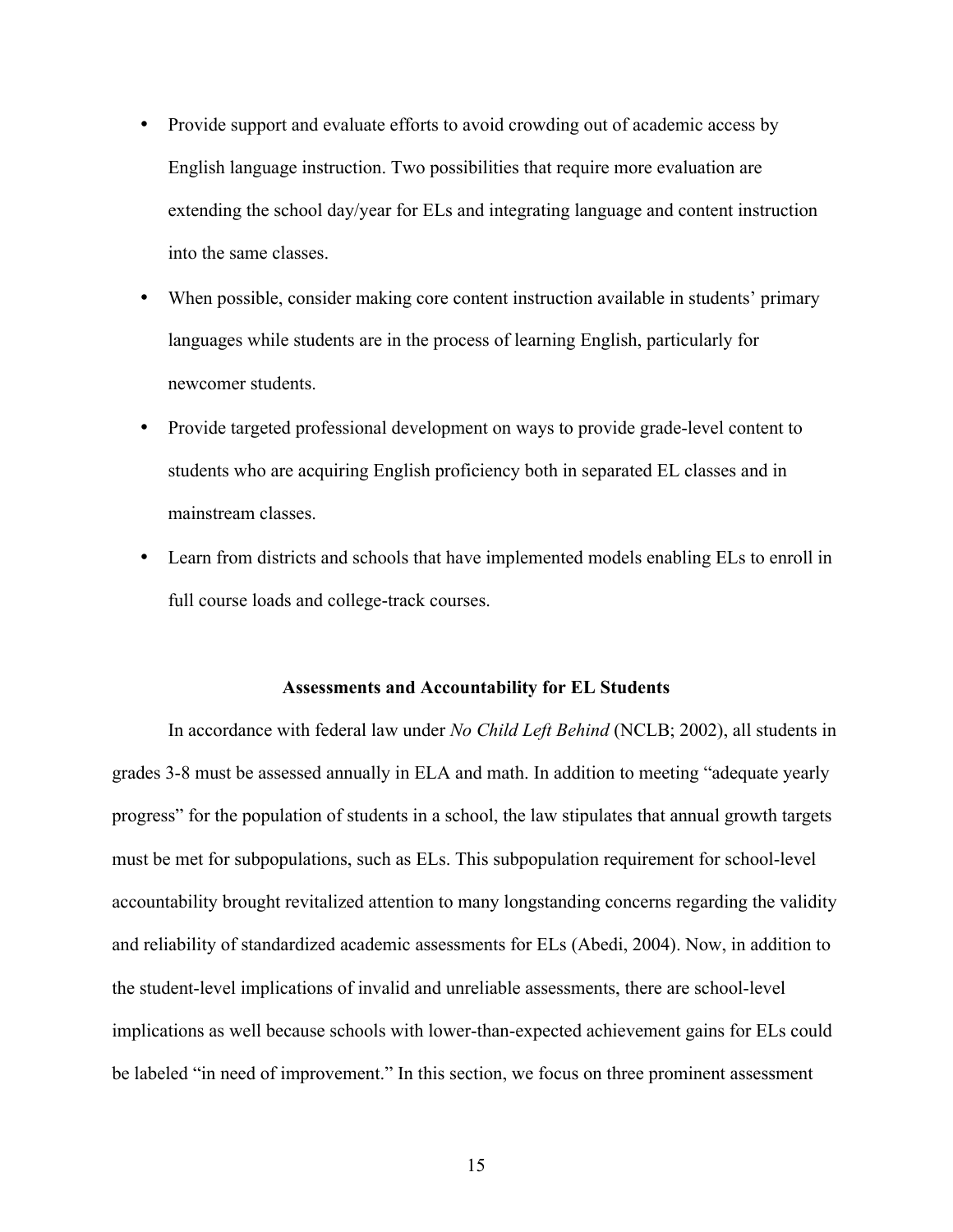issues: (1) how assessments of ELs relate to accountability, (2) consequences of invalid and unreliable assessments, and (3) how to make assessments for ELs more valid and reliable.

As noted above, the standardized assessment scores of ELs are used for school-level accountability, both through contributing to the school's overall score and to the subpopulation score. Unlike some subpopulations (e.g., racial minorities), however, the label of EL is transitory for most students, which creates a state of constant flux as students move in and out of this category. This category instability presents challenges for assessing subpopulation growth, as the highest achieving students tend to exit the EL category each year. Abedi (2004) notes that several states proposed using a "once LEP [limited English proficient], always LEP" accounting strategy, but this was not allowed. Ultimately, the federal law was amended to include in the EL accountability category students who are currently ELs or were reclassified in the previous two years. Research demonstrates that failing to include former ELs as part of the "ever EL" category leads to overestimation of achievement gaps and underestimation of progress made by students who were once ELs (Hopkins, Thompson, Linquanti, Hakuta, & August, 2013; Saunders & Marcelletti, 2013). Moreover, because ELs' content-area assessment scores are highly correlated with their English proficiency levels, ELs at the beginning stages of learning English are extremely unlikely to meet grade-level standards on English language arts and math assessments, impacting schools accountability ratings (Hopkins et al., 2013). Therefore, researchers have argued that more realistic expectations for ELs' content-area assessment scores should be established, taking into account their level of English proficiency and their time in U.S. schools (Hopkins et al., 2013).

In addition to school-level accountability concerns related to which students to include in the EL subgroup, the validity of assessments for ELs can have a substantial effect on measures of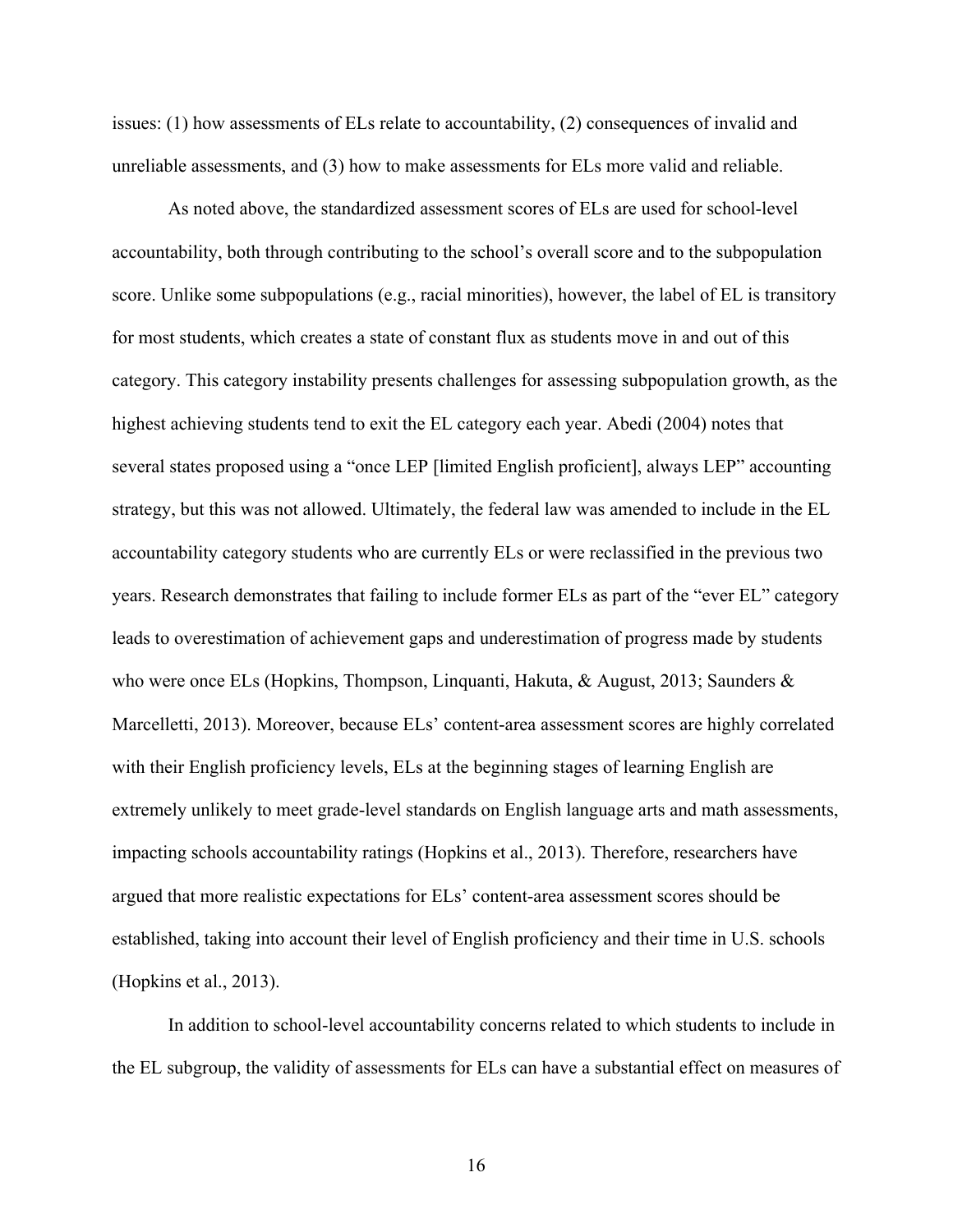"teacher value-added" (i.e., the average amount of year-to-year achievement gains students experience with a specific teacher). Value added modeling has its own criticisms, which we will not discuss here (but see, e.g., Reardon & Raudenbush, 2009; Rothstein, 2010). Instead, we highlight some recent criticisms directed at the inclusion of EL scores in value-added estimates: (1) most tests are less reliable at the lower and upper end of the achievement distribution, and ELs tend to be concentrated in the lower end; (2) inconsistent use of accommodations across time and location adds variation in the measures within teachers over time as well as between teachers; (3) the responsibility for educating an EL is often shared across a number of teachers (e.g., a classroom teacher and an ESL teacher), thus making it difficult to determine the precise contributions of each teacher to a student's growth; and (4) the influence ELs have on valueadded estimates depends in part on the methodology used for calculating teacher value-added (Jones, Buzick, & Turkan, 2013; Lakin & Young, 2012).

Beyond accountability consequences, assessments have a direct impact on the education of individual ELs themselves. For example, assessments are typically used to determine (1) EL and English proficient status, (2) special education identification, and (3) academic track (remedial, grade level, honors, etc.) placement in core content area classes. Invalid or unreliable assessment results among ELs can jeopardize their appropriate and equitable placements in all three of these areas (Linan-Thompson, 2010).

Given the importance of assessments to schools, teachers, and individual students, we now focus on a principal method for improving assessment validity and reliability for ELs accommodations. Testing accommodations come in a variety of forms, including extra time, bilingual dictionaries, and test translations. Different accommodations vary substantially both in terms of their effectiveness (Kieffer, Lesaux, Rivera, & Francis, 2009) and of the advantages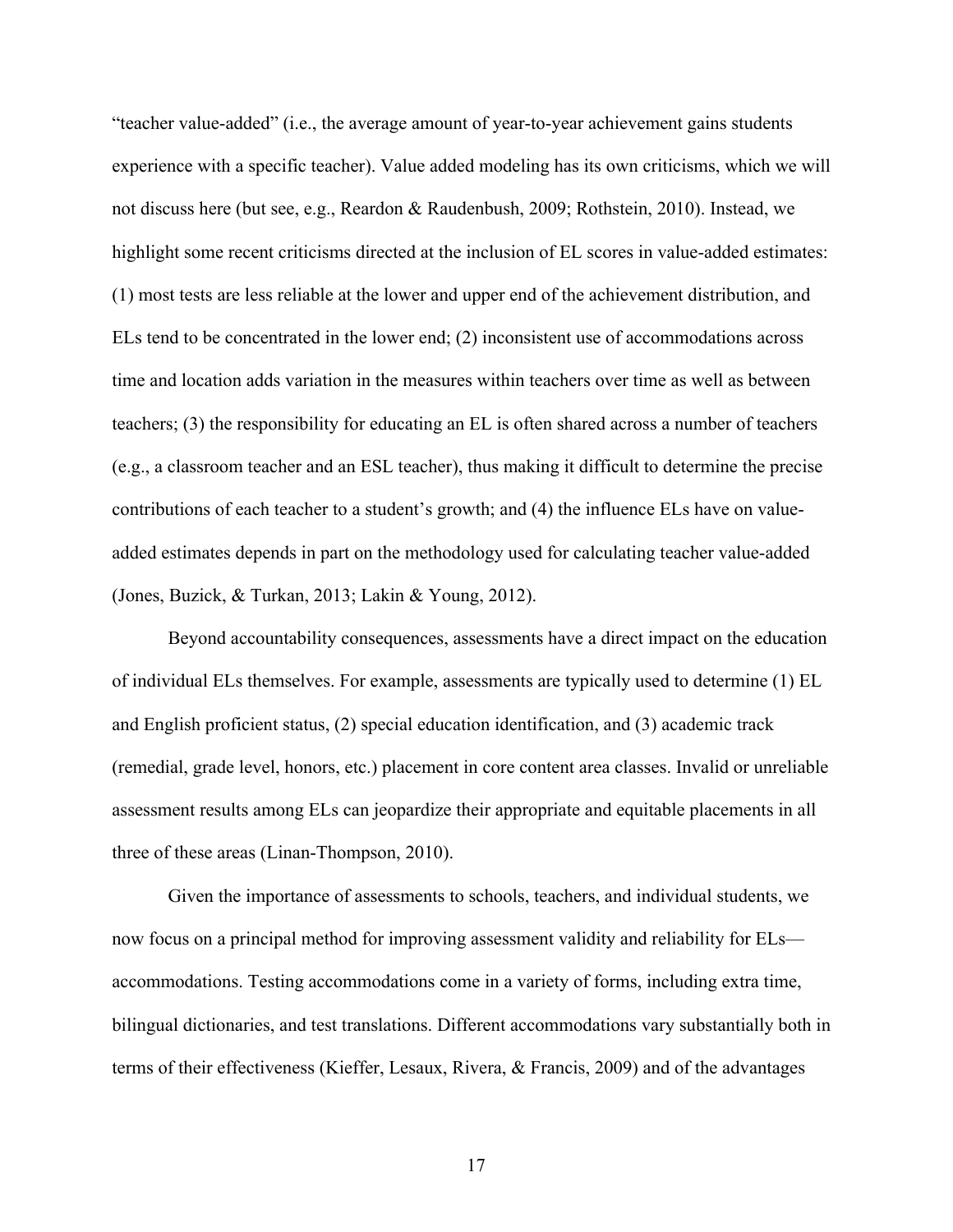they might provide to ELs over other students (e.g., dictionaries; Abedi, Hofstetter, & Lord, 2004). Across the various forms of accommodations, research suggests that test translations may lead to the biggest improvements in validity on average (Kieffer et al., 2009; Robinson, 2010). However, there are notable limitations and obstacles with translations, including: (1) the language of instruction should match the language of the test, and thus translations may not be appropriate for ELs largely instructed in English (Hofstetter, 2003); (2) ensuring that a translated test assesses the same construct as the English version requires substantial time, effort, and resources (Hambleton, Merenda, & Spielberger, 2004); (3) some states do not permit the use of test translations on standardized exams (Rivera & Collum, 2014); and (4) the method of creating a translated test (e.g., back-translation, forward-translation) varies across states and tests, potentially affecting quality (Rivera & Collum, 2014).

One promising approach to accommodations incorporates computers in assessing the needs of individual ELs and in administering the appropriate accommodations. Using a computer-based algorithm to determine the most appropriate accommodation for each student, Kopriva and colleagues (2007) found that students who were provided with the algorithmdetermined accommodation performed substantially better than if they were given a random accommodation. Technology may also help in other ways—for example, Abedi (2009) found that providing pop-up definitions (when hovering over selected words) to both ELs and non-ELs assessed via a computer can improve assessment validity for ELs while simultaneously not providing them with an unfair advantage.

#### *Research-based Policy Recommendations Regarding Assessments*

• For school accountability, consider using the category of "ever EL" instead of "currently" (or recently) EL."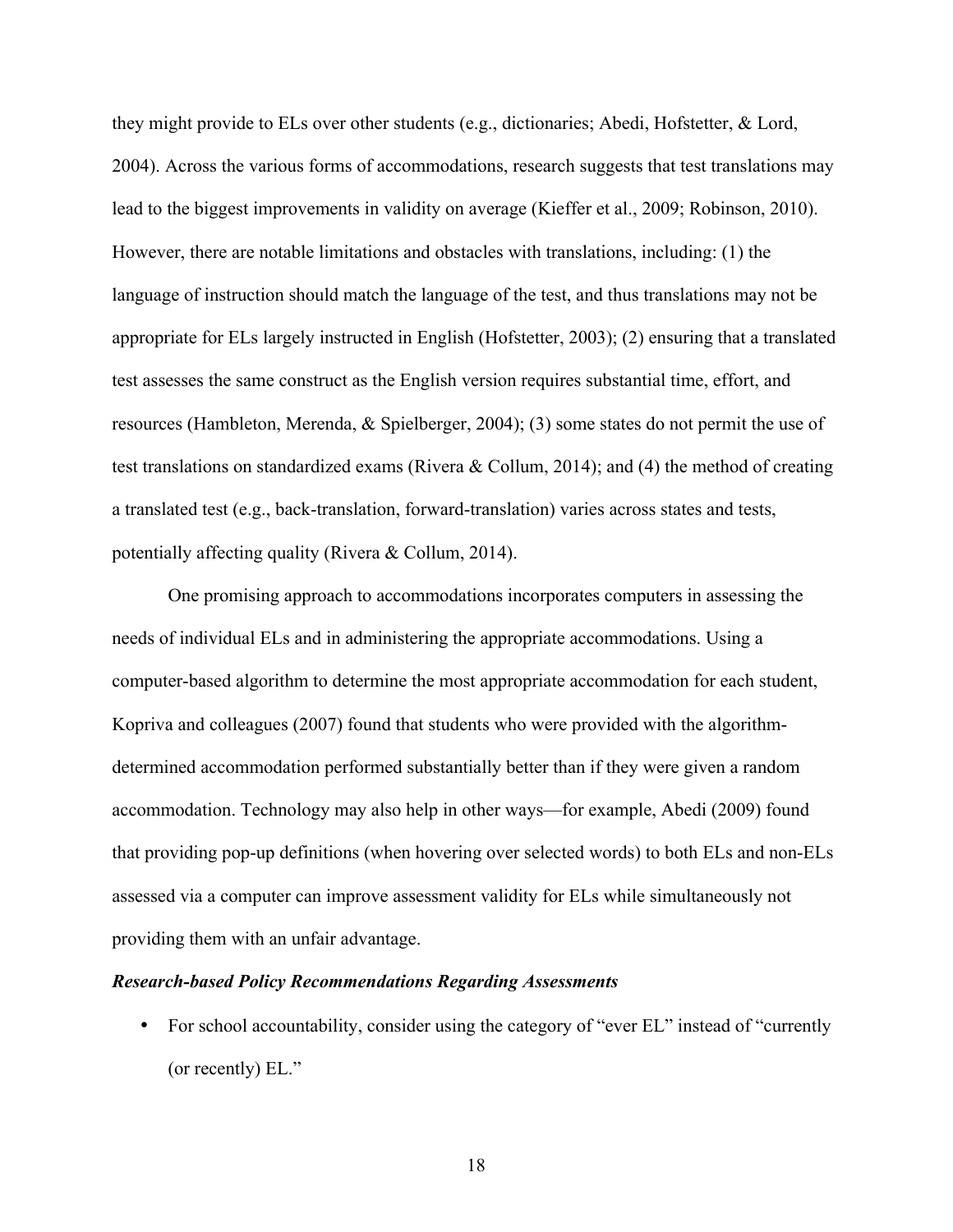- Establish academic achievement expectations that take into account students' English proficiency and time in the school system.
- If using value-added methods for teacher or school accountability, consider the consequences of using invalid and unreliable assessments of ELs, and adjust accordingly, either by not including ELs' scores or by improving validity and reliability through accommodations.
- Enact policies that allow for a wide range of accommodations to be used because no single accommodation works for all students.
- Assess students to determine the most appropriate accommodation(s) and provide them as needed.

# **Conclusion**

English learners' access to equitable education is affected by a wide-ranging set of education policies, including those governing the type of instruction they receive and the language of that instruction, their access to curriculum, the ways that they are assessed, and even when they are no longer considered ELs and no longer subject to these policies. These policies frequently vary across schools, districts, and states, and can change substantially over time, adding further instability to the educations of this habitually underserved group. In this article, we highlighted findings from rigorous research studies—often using experimental or quasiexperimental designs—to study the implications of these policies and practices for ensuring ELs have equitable educational opportunities and experiences. Our review suggests that many current policies and practices should be reconsidered in light of the research conclusions.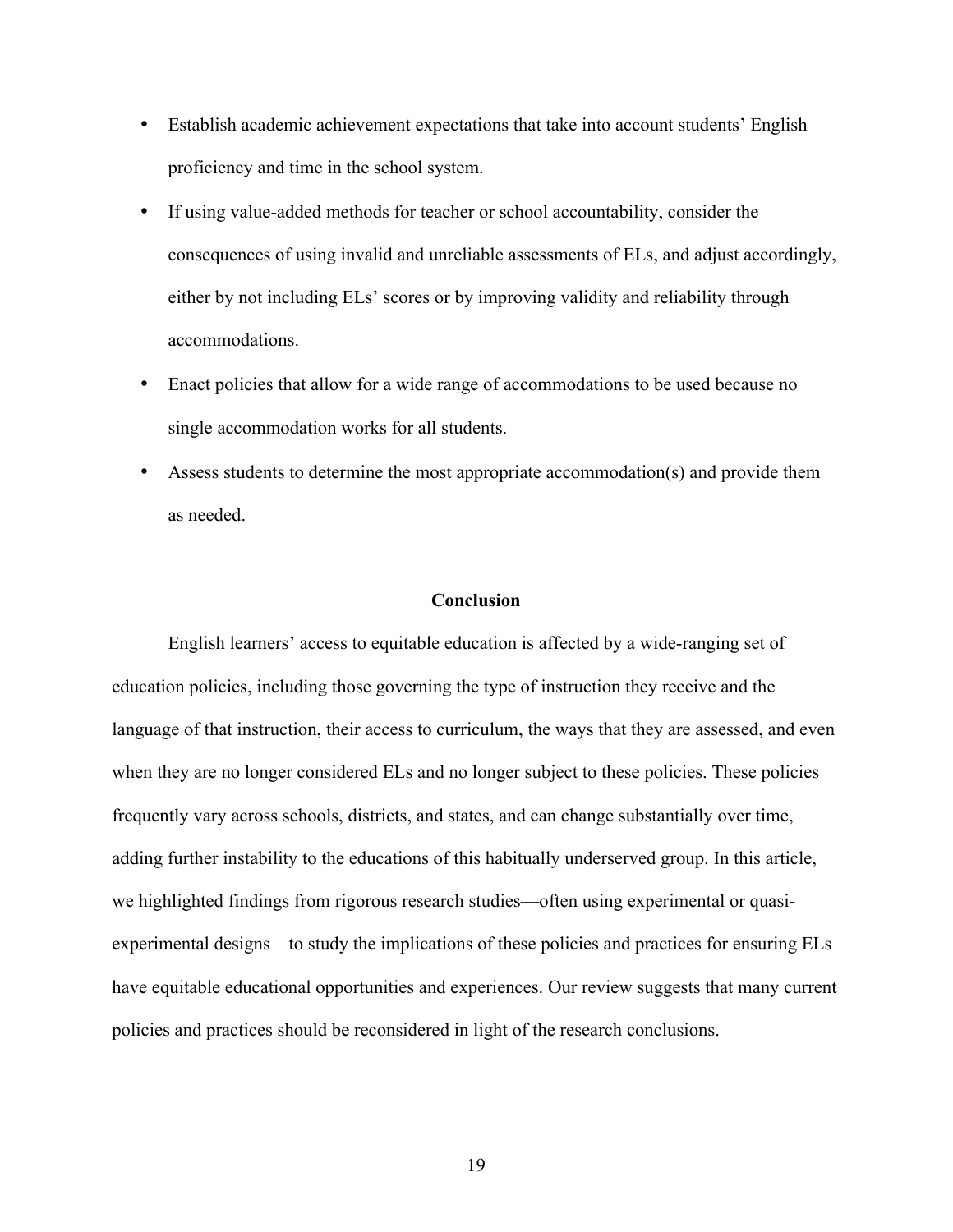#### **References**

- Abedi, J. (2004). The no child left behind act and English language learners: Assessment and accountability issues. *Educational Researcher*, *33*(1), 4-14.
- Abedi, J. (2008). Measuring students' level of English proficiency: Educational significance and assessment requirements. *Educational Assessment*, *13*(2-3), 193-214.
- Abedi, J. (2009). Computer testing as a form of accommodation for English language learners. *Educational Assessment*, *14*(3-4), 195-211.
- Abedi, J., Hofstetter, C., & Lord, C. (2004). Assessment accommodations for English language learners: Implications for policy-based empirical research. *Review of Educational Research, 74*(1), 1–28.
- Adesope, O.O., Lavin, T., Thompson, T., & Ungerleider, C. (2010). A systematic review and meta-analysis of the cognitive correlates of bilingualism. *Review of Educational Research, 80*(2), 207-245.
- August, D., & Shanahan, T. (Eds.) (2006). *Developing literacy in second-language learners*. Mahwah, NJ: Erlbaum.
- Barnett, W.S., Yarosz, D. J., Thomas, J., Jung, K., & Blanco, D. (2007). Two-way and monolingual English immersion in preschool education: An experimental comparison. *Early Childhood Research Quarterly*, *22*(3), 277-293.
- Blanchard, S., & Muller, C. (2015). Gatekeepers of the American dream: How teachers' perceptions shape the academic outcomes of immigrant and language-minority students. *Social Science Research, 51*, 262-275.
- Callahan, R. (2005). Tracking and high school English learners: Limiting opportunity to learn. *American Educational Research Journal, 42*(2).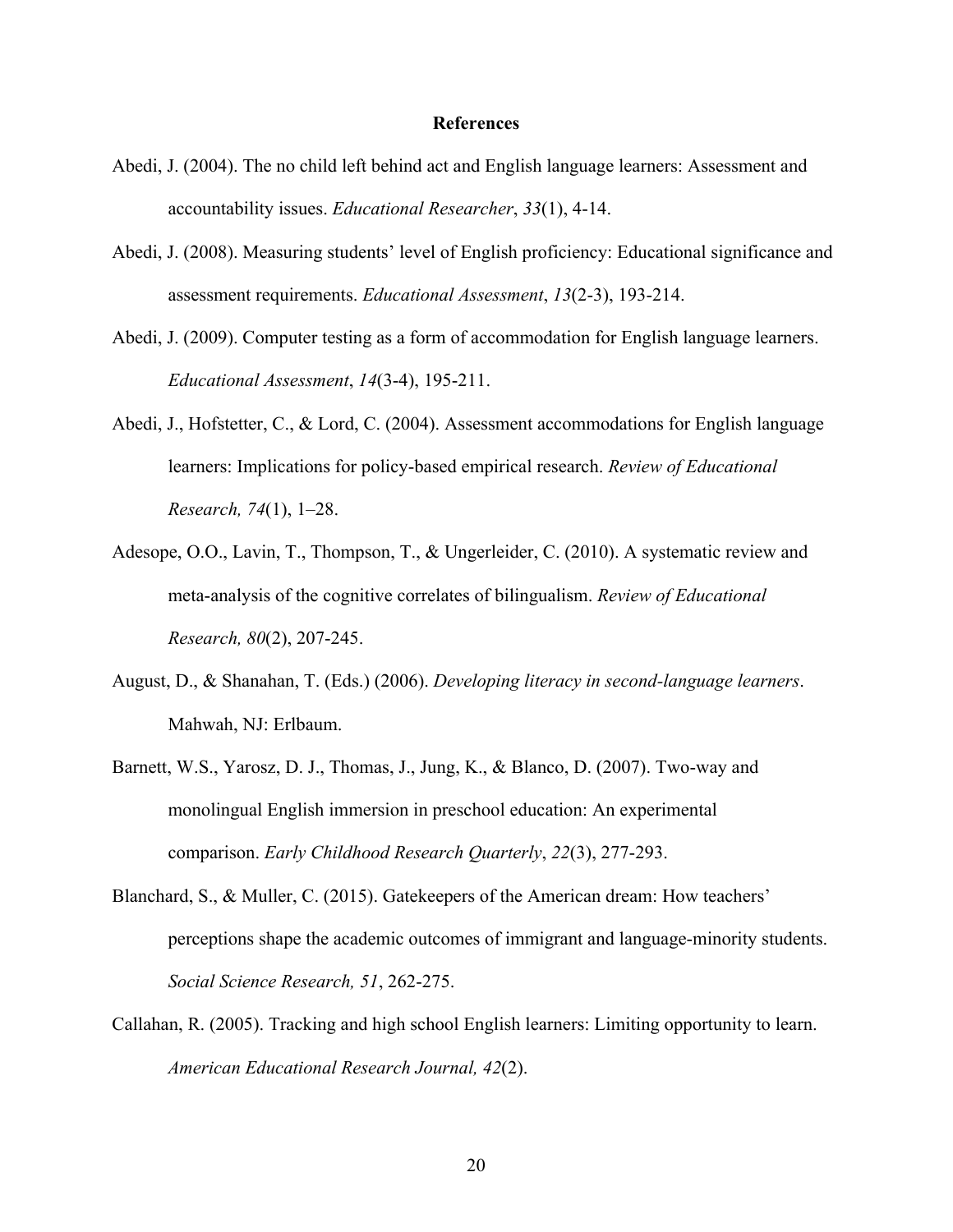- Callahan, R. & Gándara, P. (2014). *The bilingual advantage: Language, literacy, and the labor market* (Eds.). Clevendon, UK: Multilingual Matters.
- Callahan, R., Wilkinson, L., & Muller, C. (2010). Academic achievement and course taking among language minority youth in US schools: Effects of ESL placement. *Educational Evaluation and Policy Analysis, 32*(1), 84-117.
- Craik, F.I.M., Bialystok, E., & Freedman, M. (2010). Delaying the onset of Alzheimer disease: Bilingualism as a form of cognitive reserve. *Neurology, 75*, 1726-1729.
- Cummins, J. (2000). *Language, power, and pedagogy: Bilingual children in the crossfire.* Clevedon, UK: Multilingual Matters.
- Dabach, D. (2014). I Am Not a Shelter!" Stigma and social boundaries in teachers' accounts of students' experience in separate "sheltered" English learner classrooms. *Journal of Education for Students Placed at Risk, 19*(2), 98-124.
- Dabach, D. (2015). Teacher Placement Into Immigrant English Learner Classrooms: Limiting Access in Comprehensive High Schools. *American Educational Research Journal, 52*(2), 243-274.
- Estrada, P. (2014). English learner curricular streams in four middle schools: Triage in the trenches. *The Urban Review, 46*(5).
- Gándara, P., & Hopkins, M. (2010). *Forbidden language: English learners and restrictive language policies.* New York: Teachers College Press.
- Gándara, P., Maxwell-Jolly, J., & Driscoll, A. (2005). Listening to Teachers of English language learners: A survey of California teachers. Policy Analysis for California Education.
- Gándara, P., Rumberger, R., Maxwell-Jolly, J., & Callahan, R. (2003). English learners in California schools: Unequal resources, unequal outcomes. *Education Policy Analysis*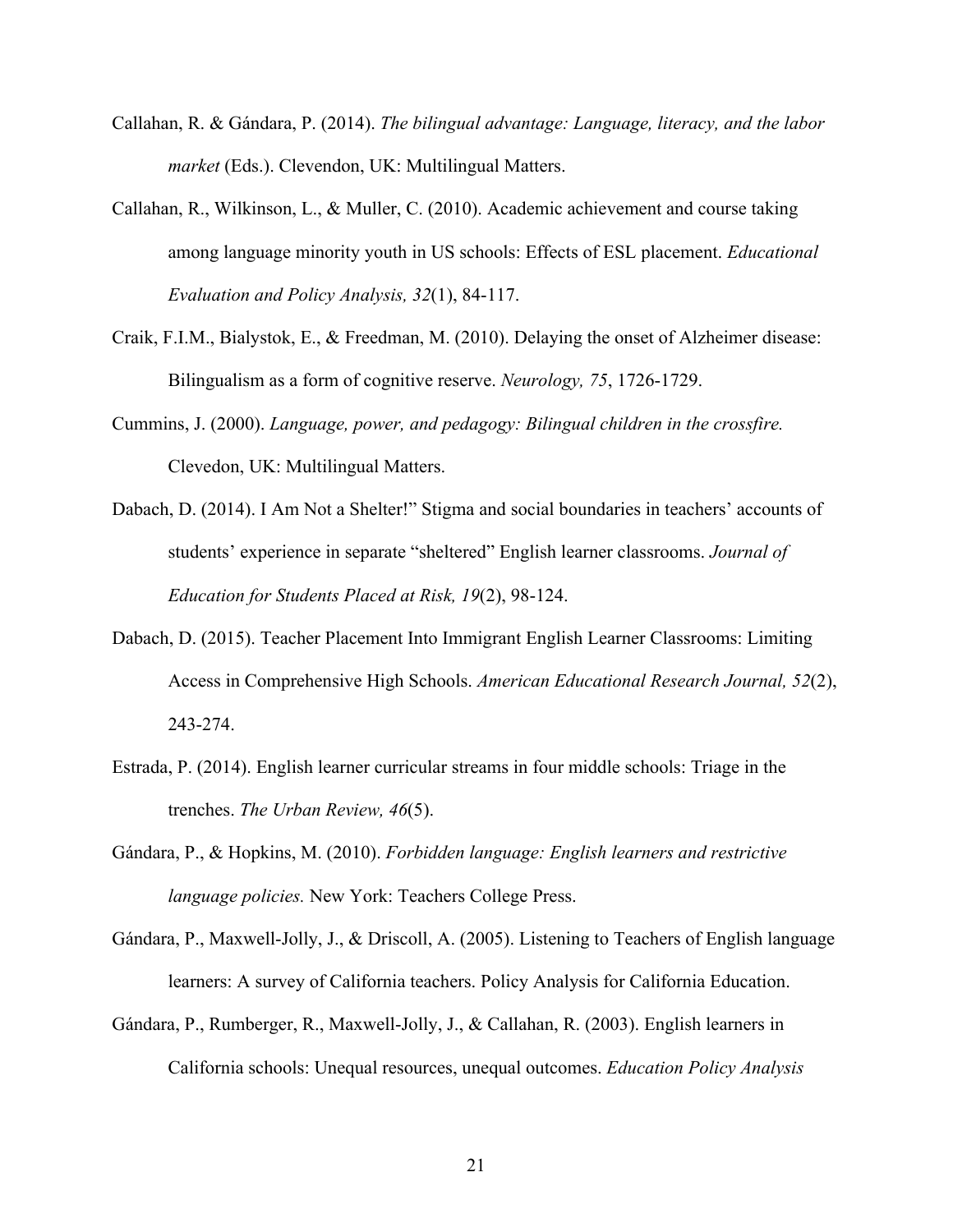*Archives, 11*(36), 1-54.

- García-Nevarez, A.G., Stafford, M.E., & Arias, B. (2005). Arizona elementary teachers' attitudes toward English language learners and the use of Spanish in classroom instruction. *Bilingual Research Journal, 29*(2), 295-317.
- Greene, J.P. (1997). A meta-analysis of the Rossell & Baker review of bilingual education research. *Bilingual Research Journal, 21* (2/3).

Haertel, E.H., & Ho, A. (in press). Fairness using derived scores.

- Hambleton, R.K., Merenda, P.F., & Spielberger, C.D. (Eds.). (2004). *Adapting educational and psychological tests for cross-cultural assessment*. Mahwah, NJ: Psychology Press.
- Harklau, L. (1994). Tracking and linguistic minority students: Consequences of ability grouping for second language learners. *Linguistics and Education, 6*(3), 217-244.
- Hofstetter, C.H. (2003). Contextual and mathematics accommodation test effects for Englishlanguage learners. *Applied Measurement in Education*, *16*(2), 159-188.
- Hopkins, M., Lowenhaupt, R., & Sweet, T.M. (2015). Organizing English learner instruction in new immigrant destinations: District infrastructure and subject-specific school practice. *American Educational Research Journal, 52*(3), 408-439.
- Hopkins, M., Thompson, K.D., Linquanti, R., August, D., & Hakuta, K. (2013). Fully accounting for English learner performance: A key issue in ESEA reauthorization. *Educational Researcher 42*(2): 101-108.
- Jones, N.D., Buzick, H.M., & Turkan, S. (2013). Including students with disabilities and English learners in measures of educator effectiveness. *Educational Researcher*, *42*(4), 234-241.
- Kanno, Y., & Kangas, S. (2014). "I'm not going to be, like, for the AP": English language learners' limited access to advanced college-preparatory courses in high school.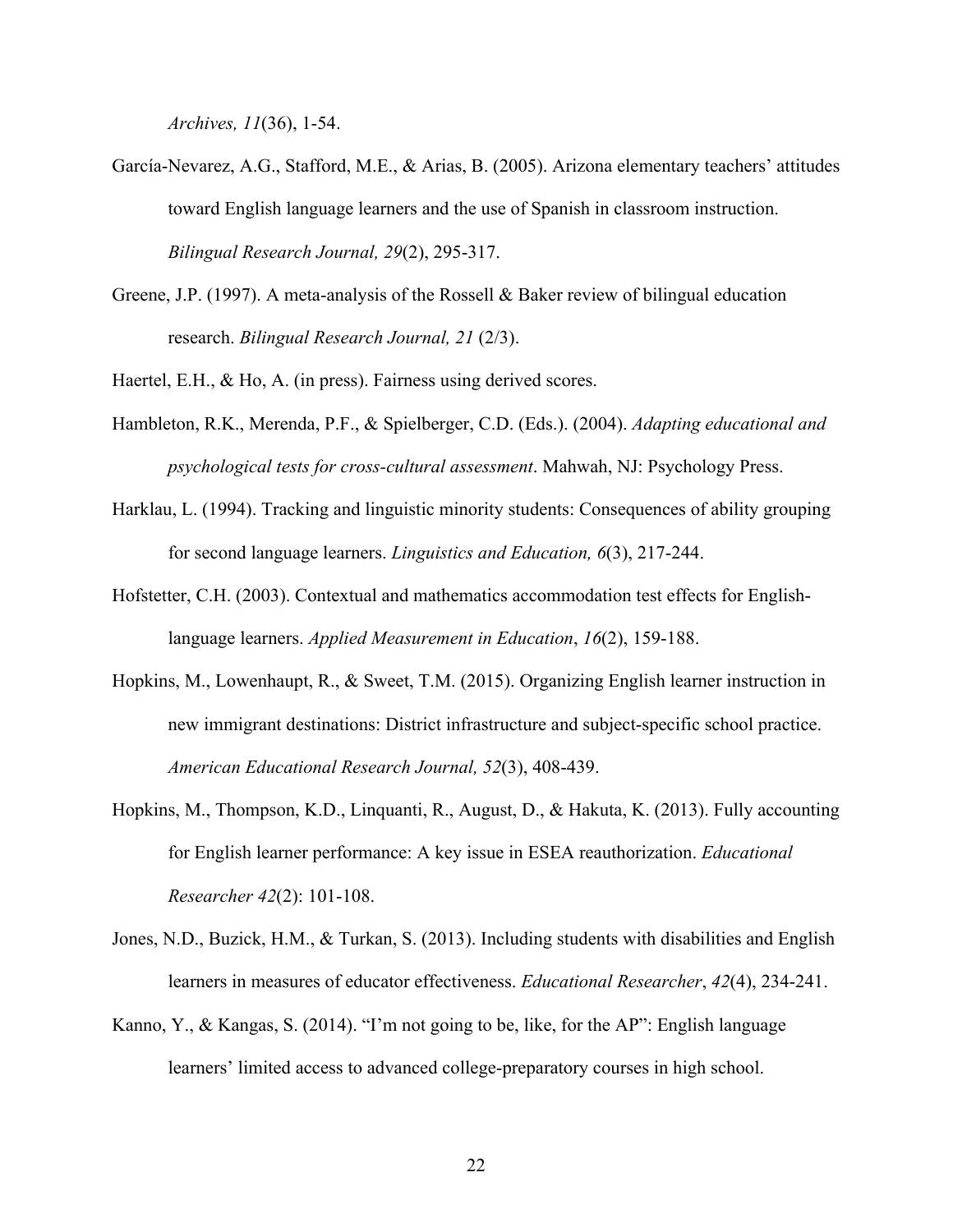*American Educational Research Journal, 51*(5), 848-878.

Kieffer, M.J., Lesaux, N.K., Rivera, M., & Francis, D.J. (2009). Accommodations for English language learners taking large-scale assessments: A meta-analysis on effectiveness and validity. *Review of Educational Research*, *79*(3), 1168-1201.

*Lau v. Nichols*, No. 414 U.S. 563 (1974).

- Lillie, K.E., Markos, A., Arias, M.B., & Wiley, T.G. (2012). Separate and not equal: The implementation of structured English immersion in Arizona's classrooms. *Teachers College Record, 114*(9), 1-33.
- Linquanti, R. & Cook, H.G. (2015). Re-examining reclassification: Guidance from a national working session on policies and practices for exiting students from English learner status. Washington, DC: Council of Chief State School Officers.
- Manning, R. (2014, July 11). Oregon educators prioritize bilingual education. Oregon Public Broadcasting.
- National Research Council. (2011). *Allocating Federal Funds for State Programs for English Language Learners*. Washington, DC: The National Academies Press.
- No Child Left Behind. (2002). *No Child Left Behind (NCLB) Act of 2001*, Pub. L. No. 107–110, § 115, Stat. 1425.
- Oakes, J. (2005). *Keeping track: How schools structure inequality*. New Haven: Yale University Press.
- Reardon, S.F., & Raudenbush, S.W. (2009). Assumptions of value-added models for estimating school effects. *Education Finance and Policy*, *4*(4), 492-519.
- Rivera, C., & Collum, E. (2014). *State assessment policy and practice for English language learners: A national perspective*. New York: Routledge.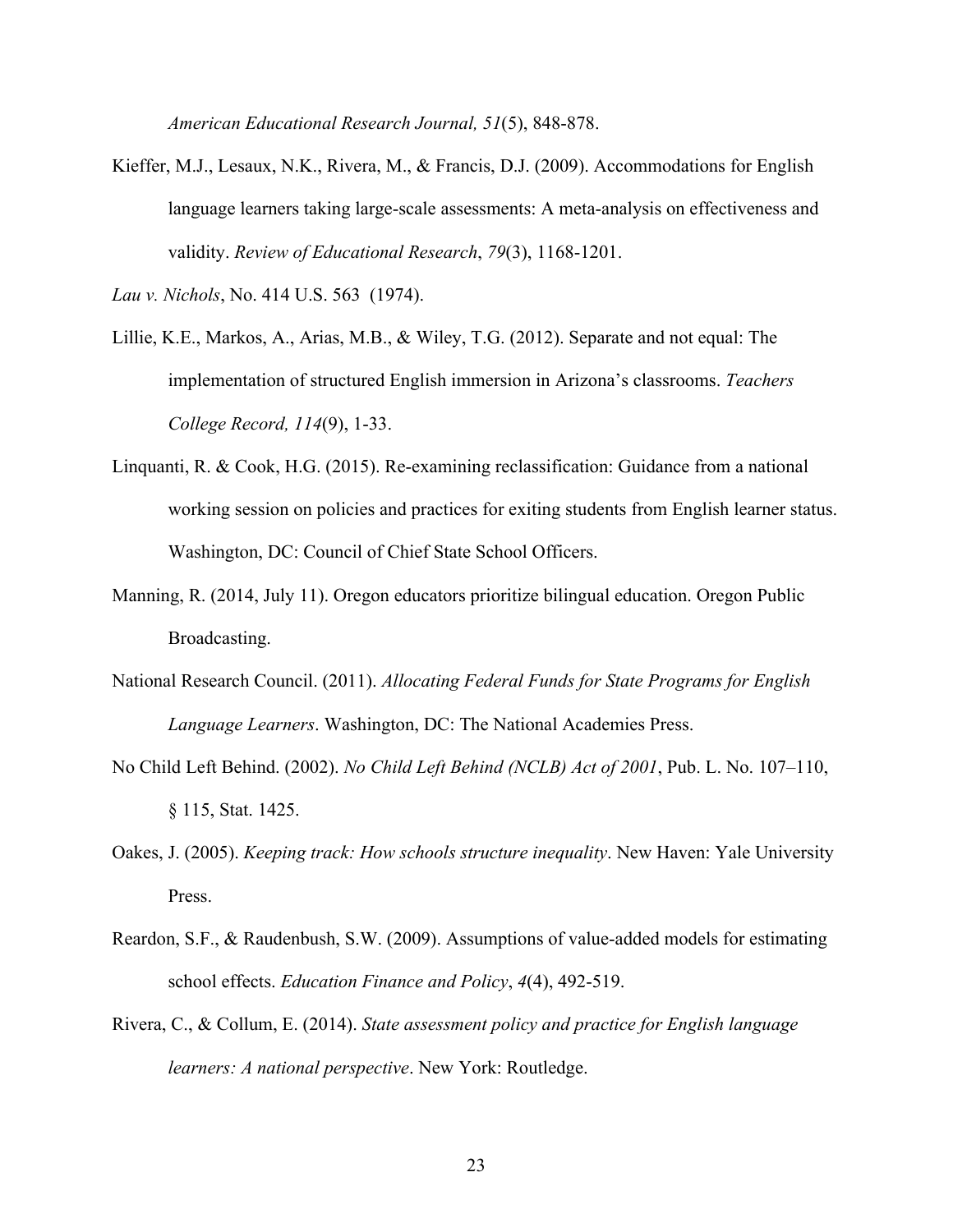- Rothstein, J. (2010). Teacher quality in educational production: tracking, decay, and student achievement. *Quarterly Journal of Economics*, *125*(1), 175-214.
- Robinson, J.P. (2010). The effects of test translation on young English learners' mathematics performance. *Educational Researcher, 39*(8), 582-590.
- Robinson, J.P. (2011). Evaluating criteria for English learner reclassification: A causal-effects approach using a binding-score regression discontinuity design with instrumental variables. *Educational Evaluation and Policy Analysis, 33*(3), 267-292.
- Robinson-Cimpian, J.P., & Thompson, K.D. (in press). The effects of changing test-based policies for reclassifying English learners. *Journal of Policy Analysis and Management.*
- Robinson-Cimpian, J.P., Thompson, K.D., & Makowski, M.B. (revision under review). Evaluating English learner reclassification policy effects across districts. Centennial Issue of the *American Educational Research Journal*.
- Rolstad, K., Mahoney, K., & Glass, G.V. (2005). The big picture: A meta-analysis of program effectiveness research on English language learners. *Educational Policy*, *19*(4), 572-594.
- Ryan, C. (2013). *Language use in the United States: 2011.* Washington, DC: U.S. Census Bureau.
- Saunders, W.M., & Marcelletti, D.J. (2013). The gap that can't go away: The catch-22 of reclassification in monitoring the progress of English learners. *Educational Evaluation and Policy Analysis*, *35*(2), 139-156.
- Slavin, R.E., & Cheung, A. (2005). A synthesis of research on language of reading instruction. *Review of Educational Research, 75* (2), 247-284.
- Slavin, R.E., Madden, N., Calderón, M., Chamberlain, A., & Hennessy, M. (2011). Reading and language outcomes of a multiyear randomized evaluation of transitional bilingual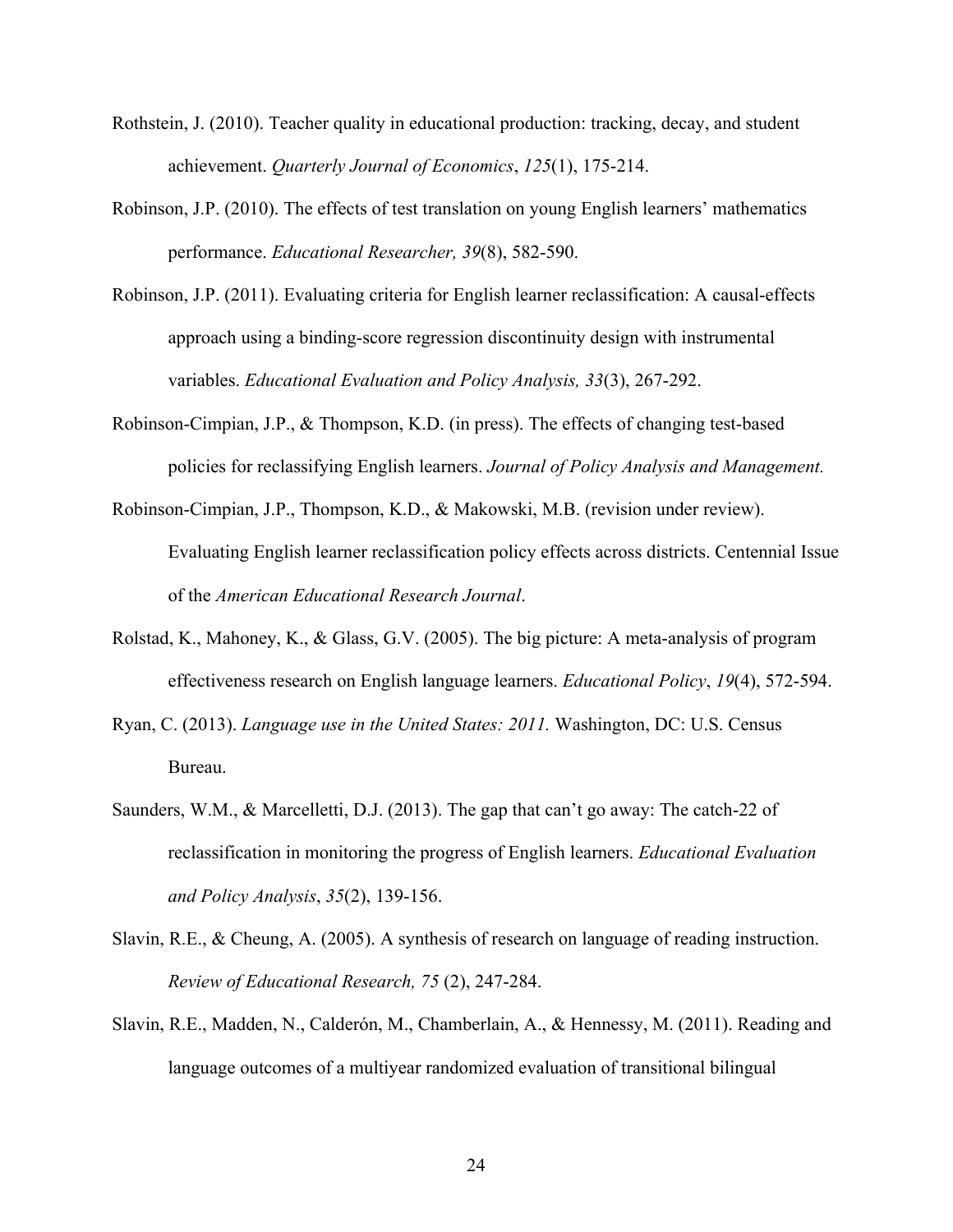education. *Educational Evaluation and Policy Analysis 33*(1), 47-58.

- Solórzano, R.W. (2008). High stakes testing: Issues, implications, and remedies for English language learners. *Review of Educational Research*, *78*(2), 260-329.
- Steele, J.L., Slater, R.O., Zamarro, G., Miller, T., Li, J., Burkhauser, S., & Bacon, M. (2015). The effect of dual-language immersion on student achievement: Evidence from lottery data. Working paper.
- Thompson, K.D. (2015a). English learners' time to reclassification: An analysis. *Educational Policy*. Advance online publication. doi: 10.1177/0895904815598394
- Thompson, K.D. (2015b). Questioning the long-term English learner label: How classification and categorization can blind us to students' abilities. *Teachers College Record*.
- Thompson, K.D. (2015c). *What blocks the gate? Exploring current and former English learners' math course-taking in secondary school*. Paper presented at the American Educational Research Association, Chicago, IL.
- Umansky, I.M. (2014). *Leveled and exclusionary tracking: English learners' access to core content in middle school*. Stanford University Center for Education Policy Analysis.
- Umansky, I.M. (2013). *Peeling back the label: Do classifications and specialized services help or hurt language minority students?* Paper presented at the Segregation, Immigration, and Educational Inequality Conference, Ghent, Belgium.
- Umansky, I.M. & Reardon, S.F. (2014). Reclassification patterns among Latino English learner students in bilingual, dual immersion, and English immersion classrooms. *American Educational Research Journal 51*(5), 879-912.
- Umansky, I.M., Reardon, S., Hakuta, K., Thompson, K.D., Estrada, P., Hayes, K., … Goldenberg, C., (2015). Improving the opportunities and outcomes of California's